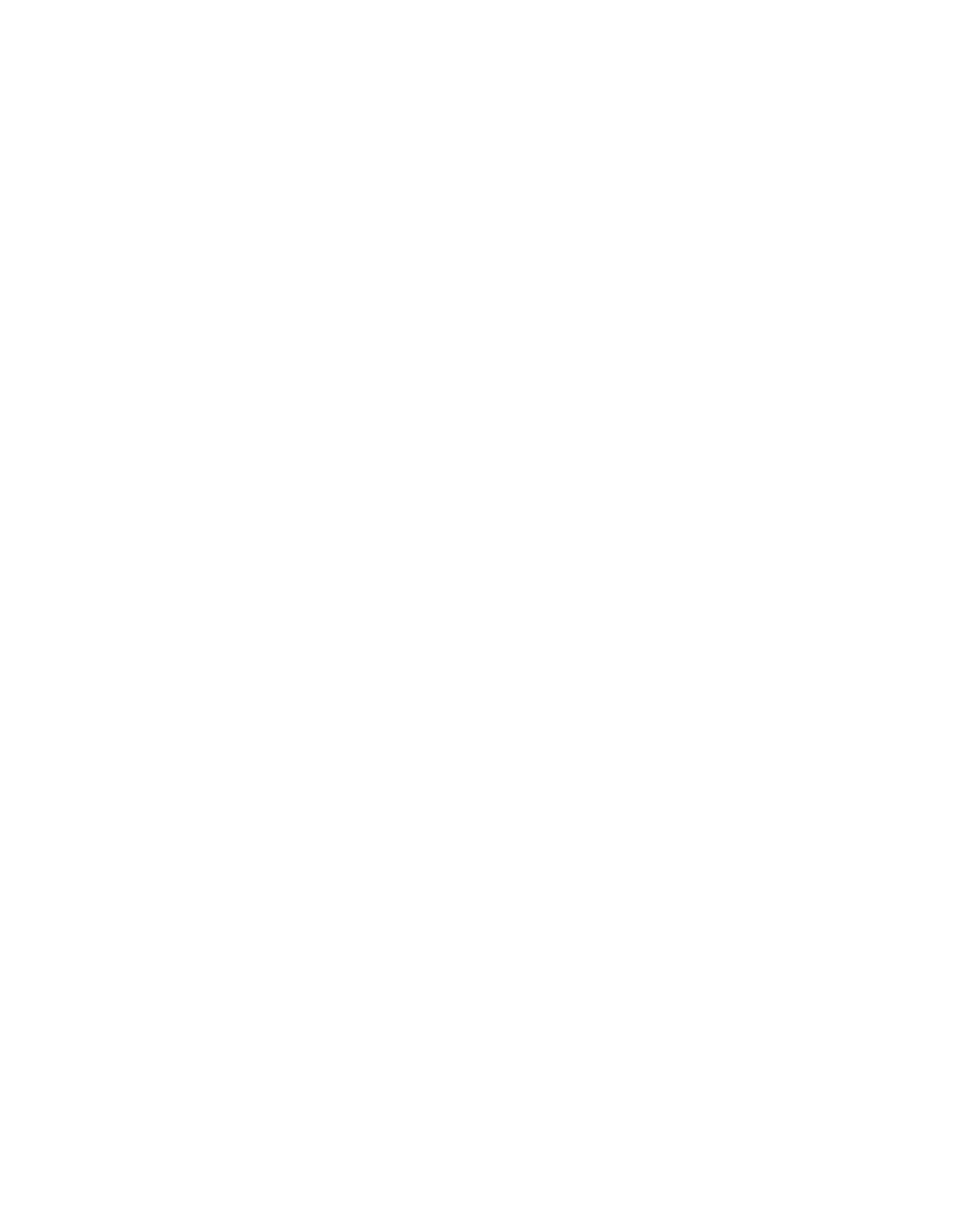# *Radiation Educator Guide*

## Module 2:

*Radiation Damage in Living Organisms*

#### **Prepared by:**

Jon Rask, M.S., ARC Education Specialist Wenonah Vercoutere, Ph.D., NASA ARC Subject Matter Expert Al Krause, MSFC Education Specialist BJ Navarro, NASA ARC Project Manager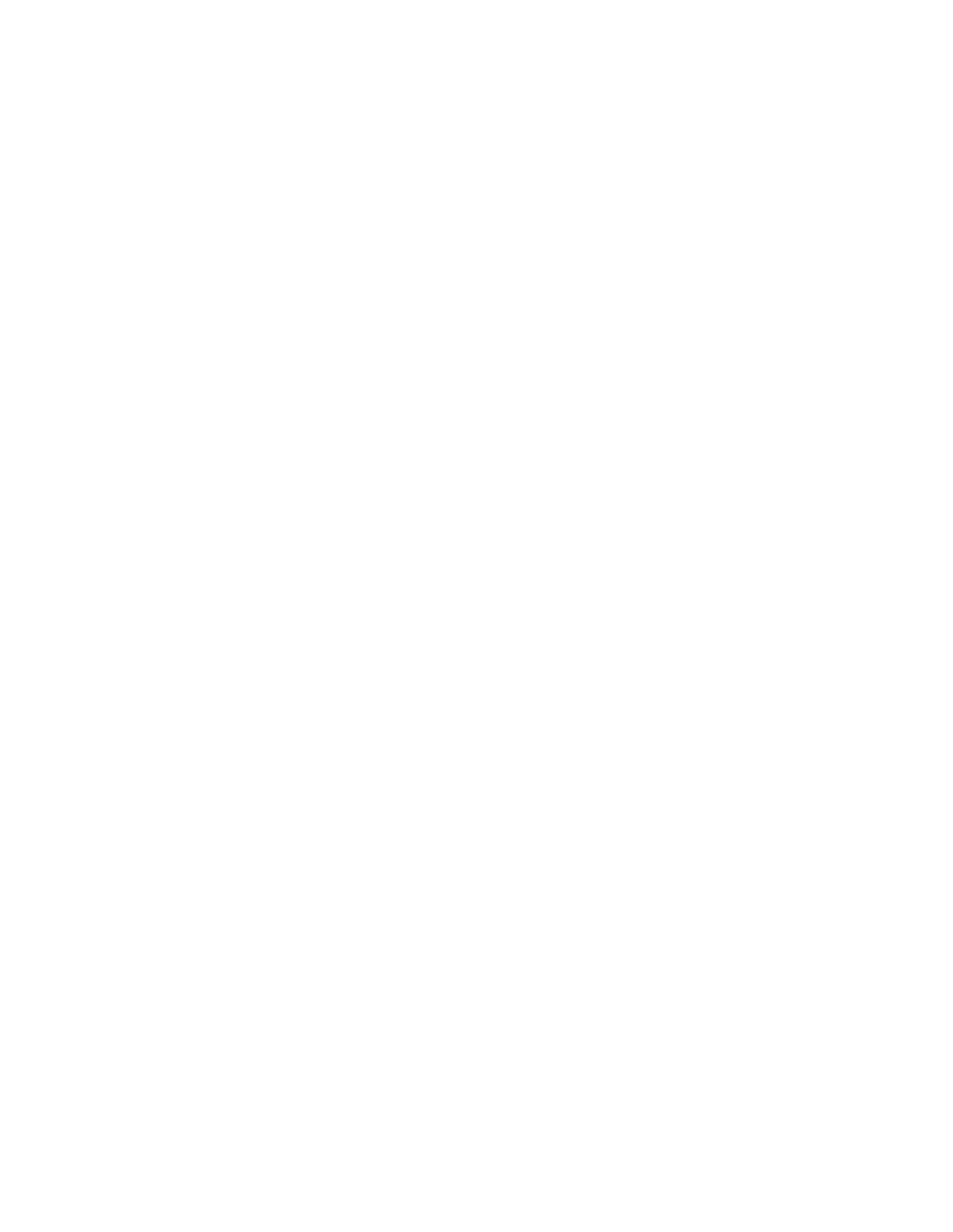# *Table of Contents*

## Module 2: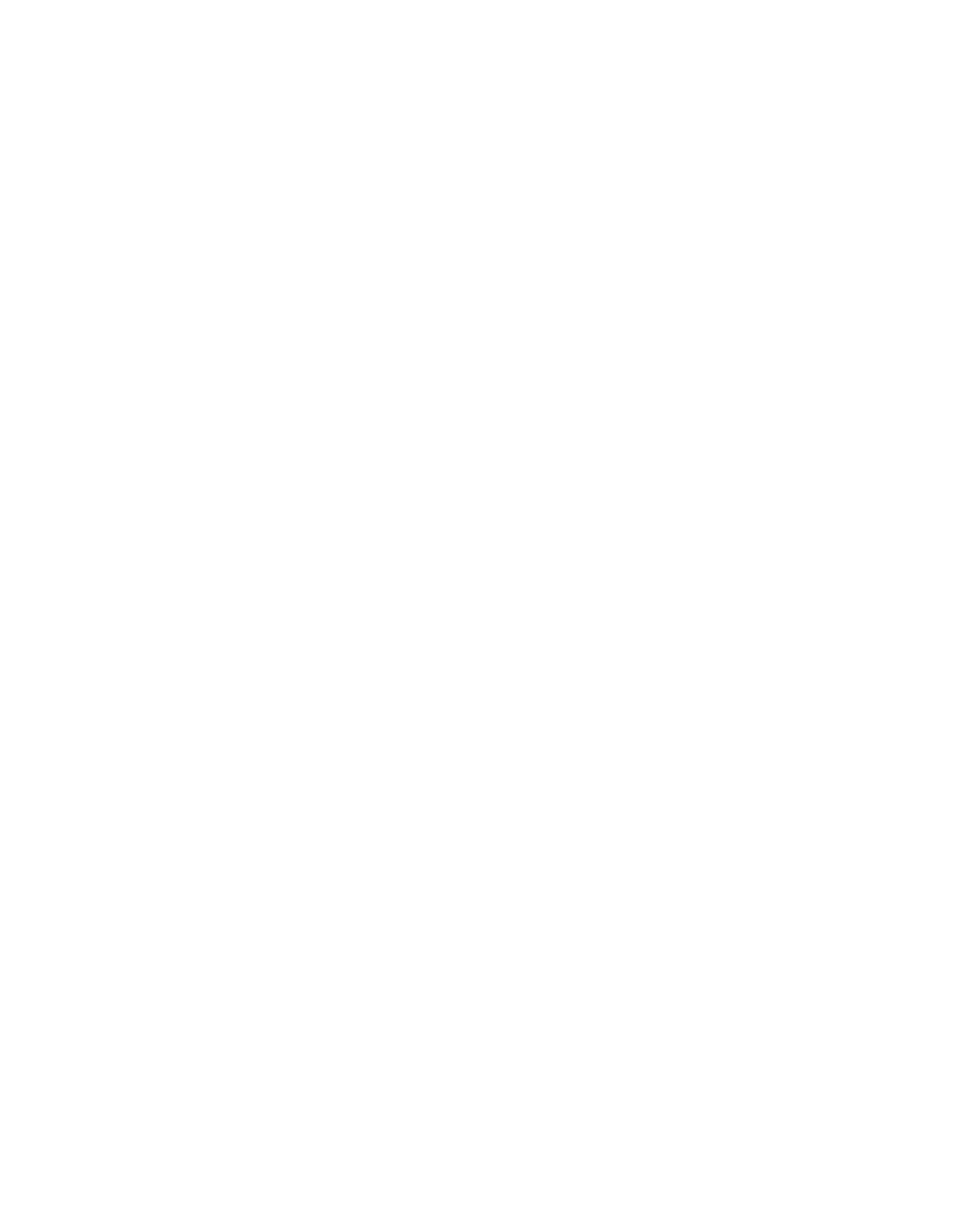## Module 2: Radiation Damage in Living Organisms

As we have discussed, space radiation can penetrate habitats, spacecraft, equipment, spacesuits, and even astronauts themselves. The interaction of ionizing radiation with living organisms can lead to harmful health consequences such as tissue damage, cancer, and cataracts in space and on Earth. The underlying cause of many of these effects is damage to deoxyribonucleic acid (DNA). The degree of biological damage caused by ionizing radiation depends on many factors such as radiation dose, dose rate, type of radiation, the part of the body exposed, age, and health. In this section, we will discuss the risks and symptoms of space radiation exposure including how and why this radiation causes damage, and how the body works to repair the damage. We will also discuss how scientists study the effects of radiation on living organisms, and why this research is important to NASA.

## Why is NASA Studying the Biological Effects of Radiation?

NASA wants to keep astronauts safe and healthy during long duration space missions. To accomplish this challenging task, NASA has identified four significant health risks due to radiation that need to be well understood to enable the development of effective countermeasures. The risks are described in the NASA Bioastronautics Critical Path Roadmap, and include carcinogenesis, acute and late central nervous system risks, chronic and degenerative tissue risks, and acute radiation risks.<sup>1</sup> NASA scientists are working to understand the molecular, cellular, and tissue mechanisms of damage, which include DNA damage processing, oxidative damage, cell loss through apoptosis or necrosis, changes in the extra-cellular matrix, cytokine activation, inflammation, changes in plasticity, and micro-lesions (clusters of damaged cells along heavy ion tracks). Understanding that information will help researchers develop the appropriate countermeasures.

## How Do Scientists Study Biological Change During Spaceflight?

Because the radiation environment in space is different than that on Earth, the biological responses will be different. As a result, NASA scientists must develop space biology experiments that are designed to carefully study model organisms in space. In this scenario, the organism is sent into space and allowed to grow and develop. This part of the experiment is called the flight experiment. The same experiment is also repeated on the Earth, and this is called a ground control. Careful analysis of both the flight experiment and ground controls are critical to understanding the biological changes that result from spaceflight.<sup>2</sup>

Many studies are also carried out in ground-based research. Opportunities to fly experiments can be rare, and experiments must be well planned. Ground-based research allows a variety of parameters to be tested so that the investigator can decide which will be the best to focus on in a spaceflight experiment. For radiation studies, ground-based research can also help in identifying the specific biological responses for a particular radiation source. This is because on Earth, biological experiments can be carried out using a source that simulates just one kind of radiation, rather than the complex mix of radiation types that make up the space radiation environment. With a better understanding of biological responses to space radiation, we will be able to better design our countermeasures.

NASA Ames researchers in the Drosophila lab.



<sup>1</sup> http://bioastroroadmap.nasa.gov/User/risk.jsp

<sup>2</sup> http://quest.nasa.gov/projects/flies/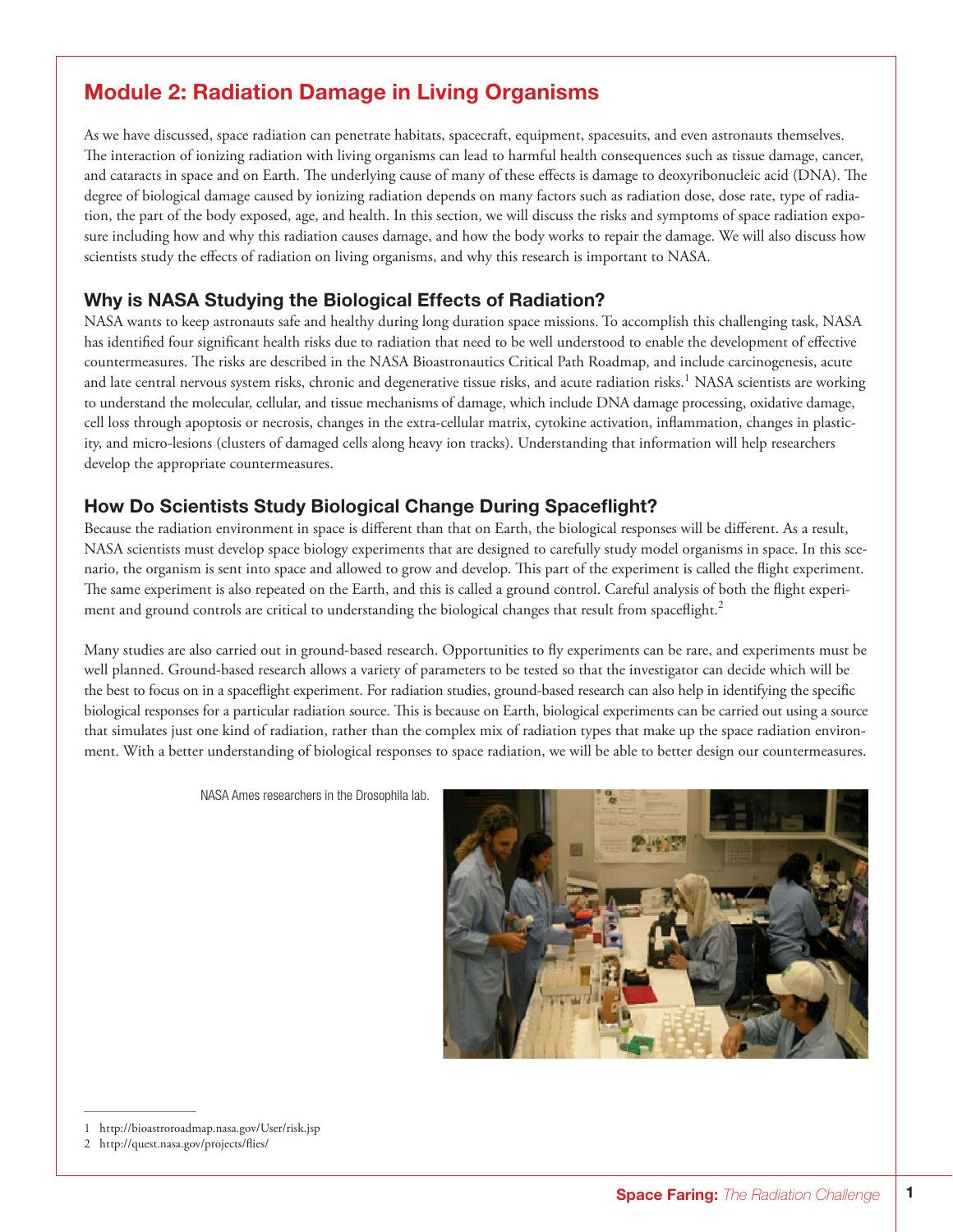

The fruit fly is a model organism.<br>Image Credit: insectslimited.com



NASA scientists are looking for better ways to grow plants both on Earth and in space.

## Using Non-Human Organisms to Understand Radiation Damage

To fully understand the biological response of radiation in humans, NASA scientists begin the process by studying model organisms. In general, biological systems are similar across many species; studying one animal can lead to deeper understandings of other animals, even humans. Some animals are easier to study than others, and those with short life cycles make it quicker to study multigenerational genetic effects. Another reason these organisms are commonly used is because scientists know a great deal about them. For most model organisms, their entire genome, physiological, and behavioral characteristics are well understood. Model organisms are small in size, so large numbers of them can be grown and studied in a small volume, which is very important for the confined environment aboard spacecraft. Having a large population to study also reduces the statistical variation and makes the research more accurate. Much of our understanding of life and human disease is because of scientists' work with model organisms. This is also true for what is known about the biological effects of space radiation. Examples of model organisms include bacteria, yeast, worms, plants, fruit flies, and many others. Fruit flies, like humans, have reduced ability to learn when they are deprived of sleep. They can also sense the direction of gravity, and are affected by radiation. Moreover, they have many things in common with humans, including cellular processes, brain cell development, similar behaviors, and nearly identical disease genes. In fact, there is a great deal of similarity, or homology, between the DNA of these organisms and humans.

Other organisms like ordinary baker's yeast (*Saccharomyces cerevisiae*) also contain genes for DNA repair that are very similar to human genes with the same function. Therefore we can use yeast as a model system to explore the effects of radiation on cells. Like human cells, most yeast cells effectively repair DNA damage caused by UV radiation. However, some yeast strains have mutations that prevent them from performing certain types of DNA repair. Because they cannot repair all the damage to DNA, these cells usually die after exposure to UV radiation. In addition to sensitivity to UV radiation, yeast is also sensitive to space radiation. In a biological assessment of space radiation in low-Earth orbit, yeast inside special experiment hardware has been shown to have a decreased rate of survival following exposure to beta particles (electrons) and low-energy protons.<sup>3</sup>

Other findings suggest there are highly coordinated gene expression responses to gamma radiation. This knowledge is especially important when designing countermeasures for astronauts during long-term lunar surface operations or microgravity spacewalks.

Plants are also commonly used in radiation studies. It has been shown that plant growth is inhibited by radiation. Like mammals, the embryo of a plant is very sensitive to radiation damage as compared to the adult. The rate of seed germination is reduced, and the rate of growth is slowed.<sup>4</sup>

Excessive UV radiation will lead to an inhibition of plant growth processes in general. Such alterations in primary productivity (photosynthesis) can change entire ecosystems in the oceans, on land, and even in bioregenerative life support systems that would be aboard future spacecraft. Thus, NASA scientists need to understand how plants respond to radiation if future space explorers depend upon them for nutrient cycling and food. Experiments involving plants in space, like the Biomass Production System, have been a favorite of astronauts during long-duration stays onboard the International Space Station.<sup>5</sup>

<sup>3</sup> http://www.spaceflight.esa.int/users/index.cfm?act=default.page&level=11&page=2120

<sup>4</sup> www.esd.ornl.gov/programs/ecorisk/documents/tm13141.pdf

<sup>5</sup> http://mediaarchive.ksc.nasa.gov/detail.cfm?mediaid=5186 http://www.nasa.gov/images/content/58483main\_Peggy\_Whitson\_Plants.jpg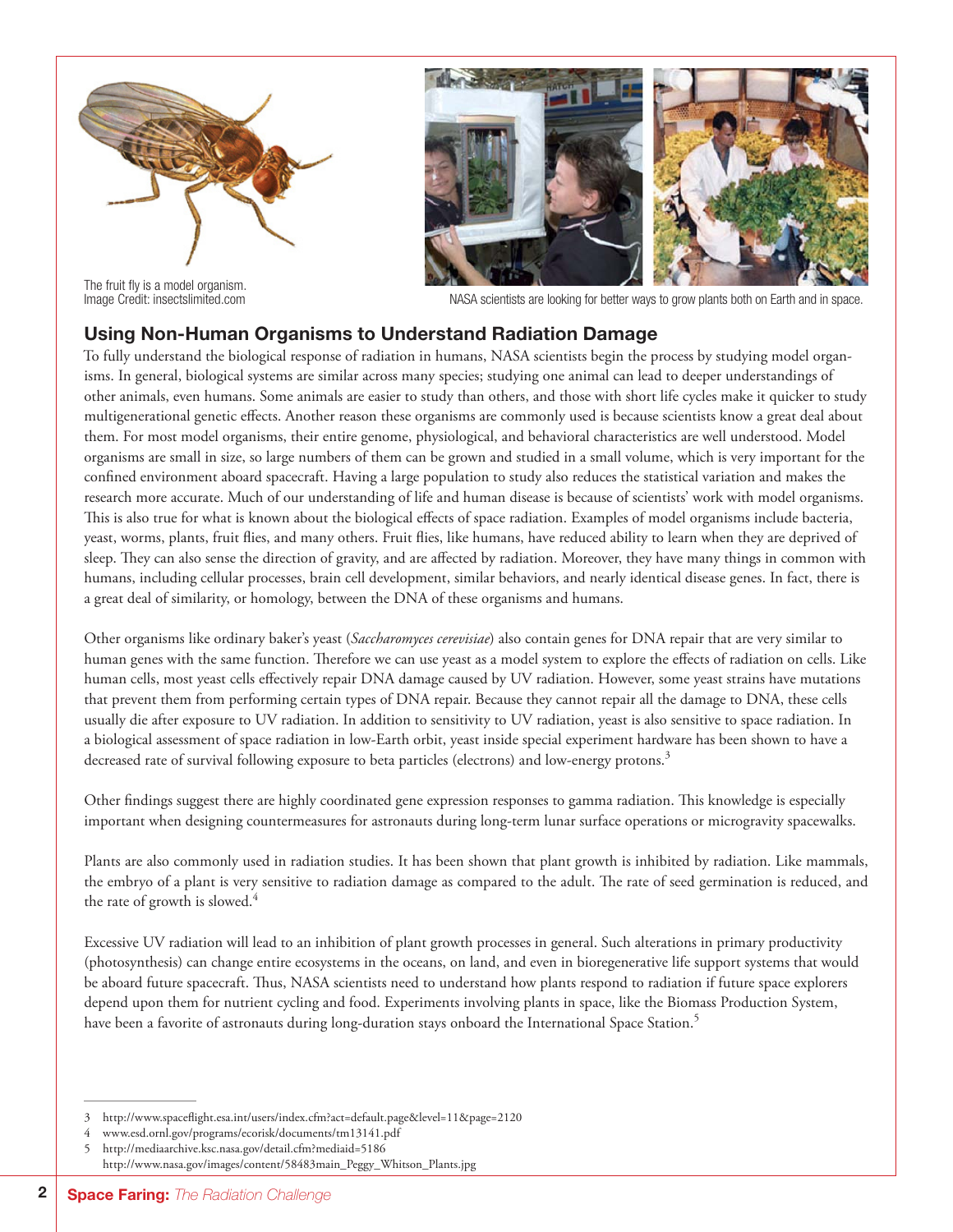## What are the Risks and Symptoms of Radiation Exposure For Humans?

It is important to note that the biological effects of acute and chronic radiation exposure vary with the dose. An average background radiation dose received by an average person can be approximately 3 mSv/year (including radon) without causing detectable harm while an exposure of 1 Sv/hour can result in radiation poisoning (nausea, vomiting). A person exposed to 100 mSv has roughly a 1 in 200 chance of developing cancer later in life, while a 1,000 mSv dose will cause cancer in about 1 in 20 people. Receiving 3,000 to 5,000 mSv during a short period of time (minutes) will result in death in 50% of the cases. A person that experiences a massive 10,000 mSv dose will risk death in a matter of just a few days or weeks. Both acute and chronic exposure to such large doses can cause bleeding and inflammation due to lowered platelet counts. Suppressed immune system function and infections are possible due to lowered white blood cell counts. Reduced fertility or permanent sterility could also result. In addition to damage at the tissue, organ, and whole organism level, radiation has the ability to destroy molecules like DNA.



Radioactive radon gas produced from the breakdown of uranium in the Earth's crust accounts for over half of the radiation exposure to the general public. Image Credit: University of Illinois Extension

## What is DNA?

DNA is the blueprint of life stored in the cells of every organism. DNA contains the code for all the information required for the synthesis of proteins, cell reproduction, and for organization of the tissues and organs. The information in the DNA is arranged in sections called genes. Gene codes are read by the cell's manufacturing system to make proteins. Proteins are the building blocks for biological structures, and also the functional machinery of the body. Therefore it is vital to our health for the structure of DNA to remain intact.

## What is the Structure of DNA?

A DNA molecule has the shape of a double helix ladder that is only **~**2 nm wide. DNA is made of individual units called nucleotides. The information in DNA is coded in paired pyrimidine and purine nucleotides along an incredibly long molecule. A nucleotide contains three different types of molecules: a phosphate, a ribose sugar, and a base. The backbone of the helix is made of alternating phosphate and ribose sugar molecules. The rungs of the ladder are base pairs. Each ribose of the backbone has a base attached, which pairs with a base that extends from the opposite backbone. There are four different types of bases in DNA: adenine, thymine, guanine, and cytosine. DNA is arranged into 23 chromosomes in human cells. If stretched out, the DNA of one chromosome, on average, would be about 5 cm. If all DNA in a cell were lined end to end, the molecule would reach about 3 m. If you took all the DNA in all the cells from one human and lined it end to end, it would reach from the Earth to the sun and back 70 times!

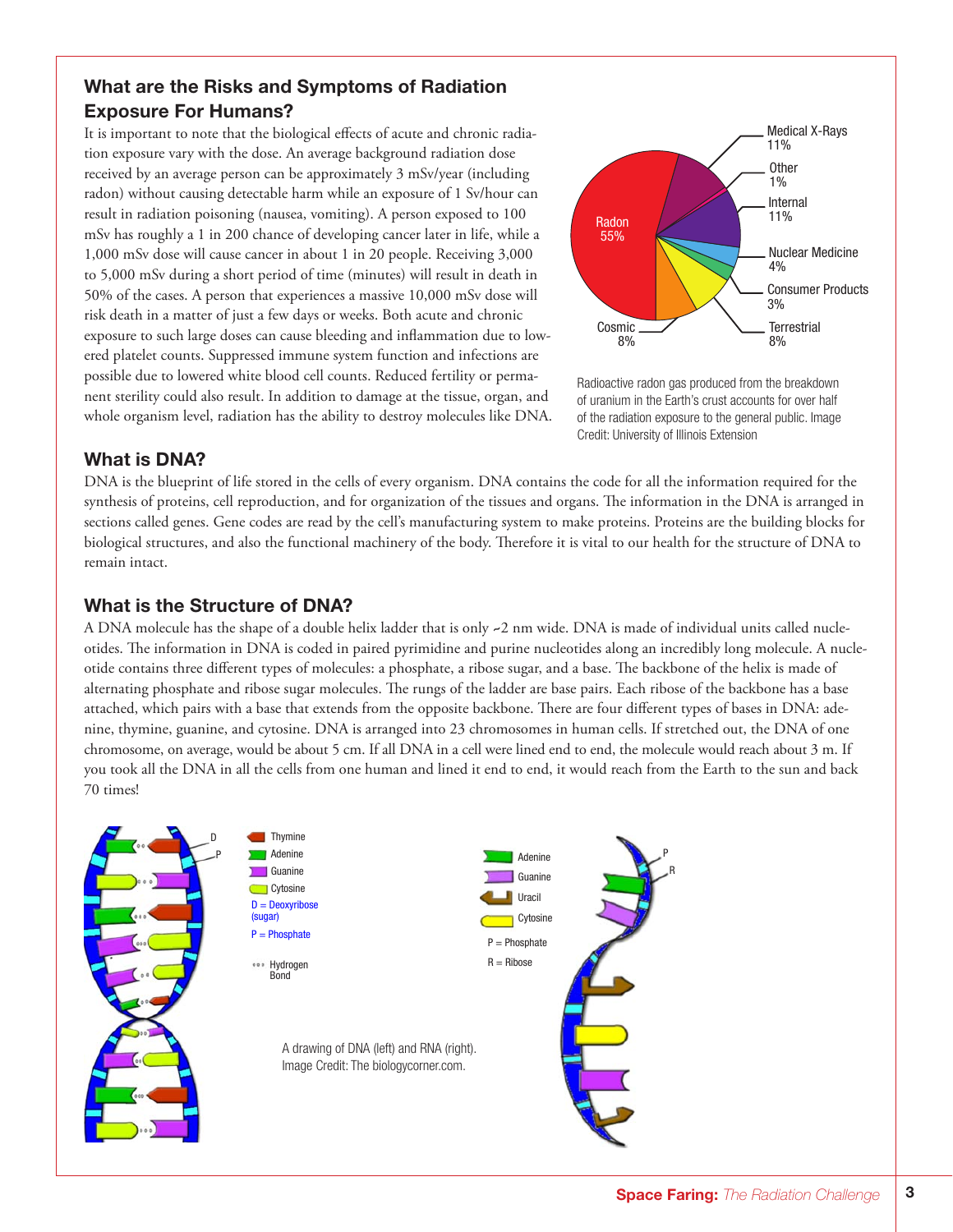

## What is DNA's Role in Protein Production?

DNA is the storage unit for the information used to make proteins. Before any protein manufacturing begins, the cell must transcribe DNA into another molecule. This other "messenger" molecule will carry only the code for the specific gene to a ribosome, which is the site of protein production. This messenger molecule is called ribonucleic acid (RNA). The ribosome reads the gene code of a messenger RNA and manufactures proteins by assembling long chains of amino acid together, one after another, in a process called translation. Each amino acid is coded by a set of three nucleotides, or a triplet codon, during translation of the RNA message, the RNA molecule sequence is read (translated) three consecutive nucleotides at a time. A protein typically consists of hundreds of amino acids that have been joined together. For example, imagine an RNA molecule that is 300 nucleotides long. That RNA molecule will be decoded by a ribosome, and the ribosome will construct a protein that is a chain of exactly 100 amino acids. A simplified chart summarizing protein production is shown above.

## What Kind of DNA Damage Occur Due to Radiation?

DNA is normally a long, continuous molecule that stores tremendous amounts of information vital for normal cell function. When a DNA molecule is broken, the long chain of information is fragmented and the original message to produce specific proteins is lost. When DNA is broken on one strand of the double helix, it is called a single strand break (SSB). If both strands of the DNA double helix are severed within 10 to 20 base pairs of each other, the break is called a double strand break (DSB). Other forms of damage that can occur include the loss of a base, and base modification such as oxidation. In many cases, cells are able to fix such breaks with repair systems that are specialized for different types of damage. The damage sites that remain can cause assembly of proteins to be stopped or started prematurely. If DNA replication occurs before the repair system finds the damage, there is a chance that a modified nucleotide is misread as a different nucleotide. In addition, sometimes the repair systems misread a damaged nucleotide and replace it with the wrong nucleotide. The result in both cases is a point mutation. A point mutation is a single change in the nucleotide sequence of a gene. This can alter the amino acid code, so that the protein produced from the gene has a different composition. Depending on where in the protein this occurs, the altered protein sequence can have no affect, or it can substantially alter the protein and protein function. The result may cause cellular or tissue abnormality. In more extreme cases, the presence of DNA damage that cannot be properly repaired can trigger apoptosis, or cell suicide (see the next section for information about apoptosis and radiation countermeasures). The individual cell is sacrificed to prevent greater damage to the whole organism.



NASA Space Radiation Laboratory, at Brookhaven National Laboratory in Upton, New York.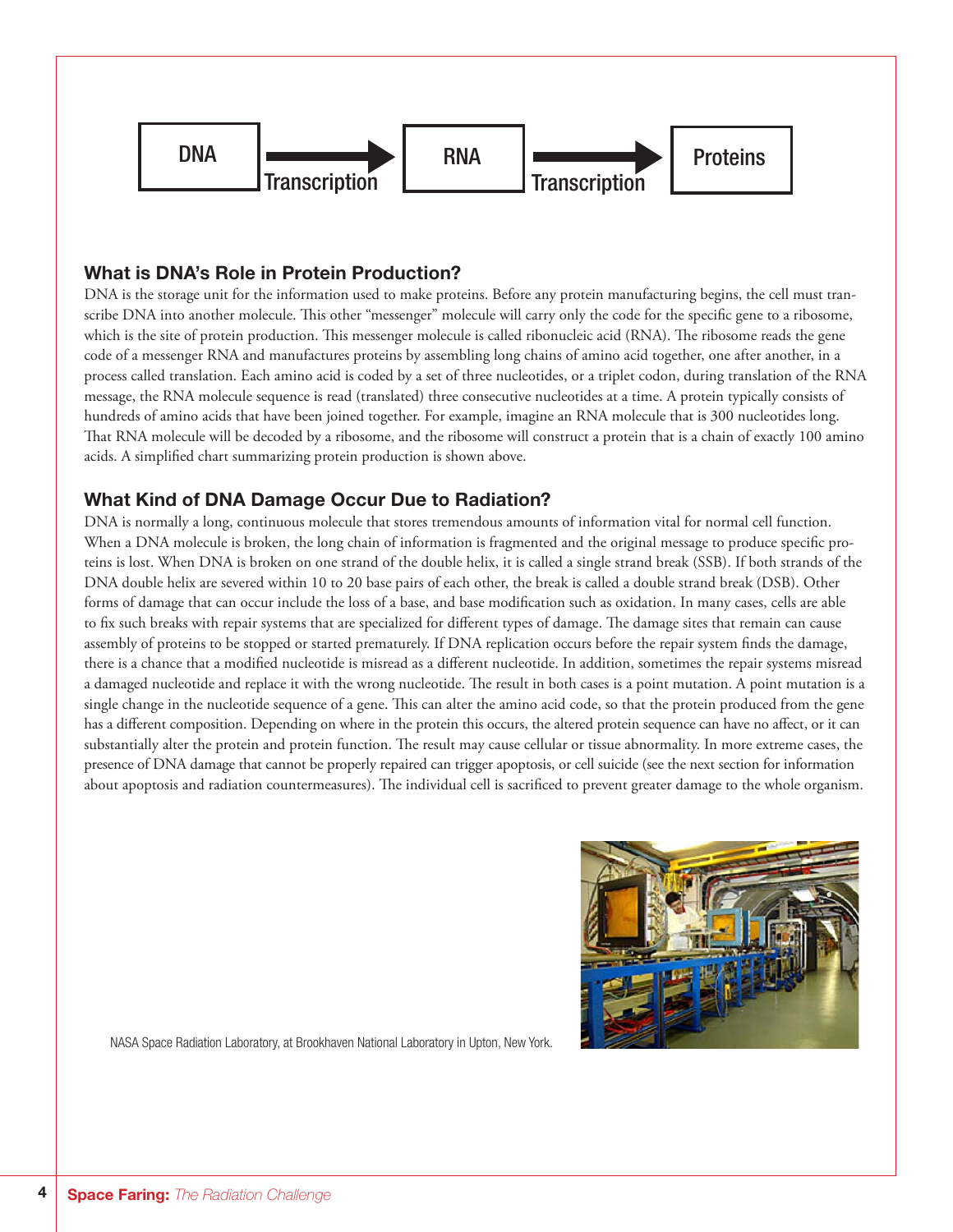

DNA model with two examples of DNA damage shown.

The parallel linked sequences of orange squares  $(\square)$  and purple circles  $(\bigcirc)$  represent the phosphate( $O$ -deoxyribose sugar ( $\square$ ) strands, or backbone, of a DNA molecule. The pairs of circles linking the two strands represent nucleotide base pairs. In the single strand break, note that although some nucleotide base pairs have been separated, only one strand of the two DNA strands has been broken (indicated by red arrow). In the more severely damaged double strand break example, nucleotide pairs have been split apart and *both* strands of the DNA molecule are broken (indicated by red arrows).



Image Credit: NASA

In some cases, the effects of radiation-induced DNA damage may not be readily or immediately observable. While some damage may not be severe enough to cause death to a cell or organism, its effects can become apparent several generations later. At right is a diagram of a normal DNA molecule before and after being hit by ionizing radiation.<sup>6</sup>

Damage to DNA can be caused directly or indirectly. As the ion travels through material, it will lose some of its energy to the molecules around it. Cosmic radiation contains heavy ions, which are the nuclei of atoms with atomic weights ranging from 14 (carbon) to 55 (iron) or greater. This means that the atom is missing anywhere from 14 to 55 or more electrons. As this particle moves through material, it will pull electrons from any source it can find. This ionizes the molecules along the path of the heavy ion. Protons, alpha particles, or larger fragments can be forcibly separated from the DNA. In addition, when the heavy ion moves through water, the hydroxide (OH-) ions in water can be ionized, losing an electron, to produce hydroxyl free radicals (·OH). Such species have a strong propensity to restore the electron pair by pulling a hydrogen atom, complete with a single unpaired electron, from carbon-hydrogen bonds in sugars. One excellent source for this within cells is DNA. Nucleotide modifications or removal, SSBs, DSBs, or any combination of these can occur along or near the track of a heavy ion.

#### What Kind of Damage Can High Energy Ions Cause?

Because of their high ionization density, heavy ions and high energy ions (or HZE particles) (discussed in the radiation background material) can cause clusters of damage where many molecular bonds are broken along their trajectory through the tissue. The cell's ability to repair DNA damage becomes impaired as the severity of clustering increases. These particles can also create damage along a long column of cells in tissue. In other words, cells will be damaged in streaks along the path of an HZE particle. Since HZE particles are rare on Earth, the prediction of biological risks to humans in space must rely on fundamental knowledge gathered from biological and medical research.7

7 http://hrp.jsc.nasa.gov/?viewFile=program/srp

<sup>6</sup> http://science.nasa.gov/headlines/y2004/17feb\_radiation.htm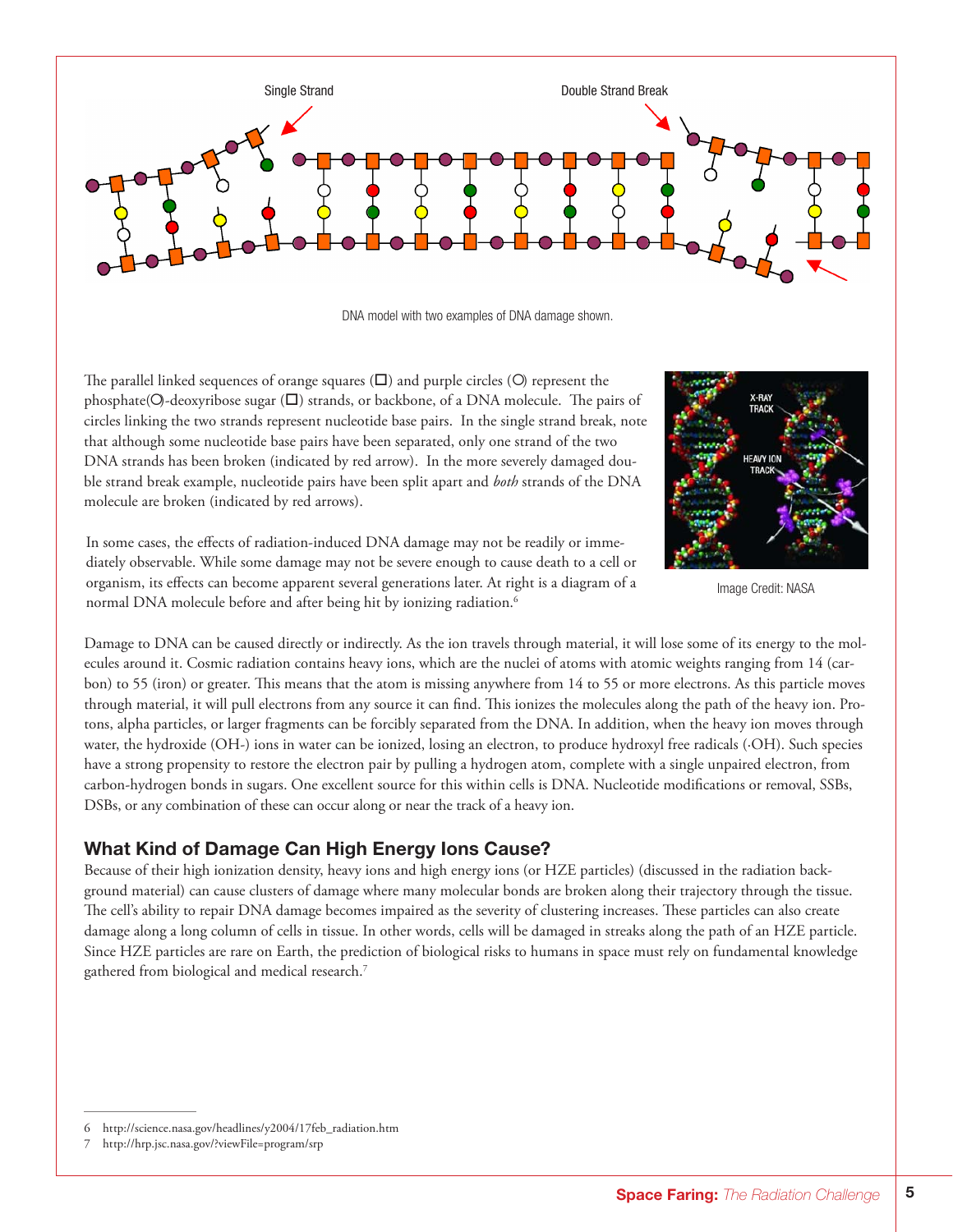

Because spaceflight radiation biology experiments are extremely expensive and opportunities for flight are limited, NASA models spaceflight radiation exposure by studying organisms that have been exposed to radiation produced at special facilities here on Earth. Brookhaven National Labs (shown on the previous page)<sup>8</sup> and Lawrence Livermore National Laboratory<sup>9</sup> are two examples of facilities that are able to produce radiation that is similar to space radiation. This type of research greatly enhances our understanding of the biological response to space radiation, helps us to anticipate what may happen during future spaceflights, and to develop countermeasures to help protect astronauts from radiation. For example, scientists have learned that mutations, chromosomal aberrations in plant seeds, development disturbances and malformations in small animal embryos, and even cell death in bacteria have resulted from the traverse of a single HZE particle. Examples of cellular damage are shown in the figure above.

This diagram<sup>10</sup> shows a comparison of radiation damage in three human cell nuclei (above left). The nuclei were exposed to (A) gamma rays, (B) silicon ions, and (C) iron ions. Following exposure, the cells were stained so the scientists could observe where DNA damage occurred. Every green spot is a DSB. Notice that the gamma ray (electromagnetic waves) exposure in (A) produced uniform damage, whereas cells exposed to high-energy heavy ions show DNA damage along the path traveled by the ion. In (B) there is one track and in (C) there are three tracks. The damage tracks of ions with differing masses are seen in (D). Note that heavier ions cause a wider path of destruction. Our understanding of biological damage caused by heavy ions is very limited. A cell has been drawn to scale for comparison purposes. Image Credit: crater.bu.edu.

## What are the Consequences of DNA Damage?

If radiation changes the number or order of nucleotides (mutation) within a DNA molecule, the information that is stored within the DNA is altered. This can cause significant problems in cell structures and even their function. Even if a DNA molecule has had only one nucleotide deleted, that error could be perpetuated when translated into RNA. In other words, when the RNA is produced, it will be made as if that missing nucleotide had never existed in the first place. Interestingly, the ribosome will not know the difference, because the cell assembles the RNA based on what it reads in the DNA. As a result, the ribosome will assume that the information in the RNA is correct (although *we* know that the nucleotide order in the gene has been shifted by one nucleotide). Protein synthesis carries on, the triplet codons are read by the ribosome, and amino acids are gathered and assembled into a protein structure that the DNA had not coded for originally. In this example, a malformed protein will be constructed that could have significant negative consequences. In summary, when the genotype (genetic information) of a cell is changed, the phenotype (the outward observable expression of the genetic information) may also be changed. Radiation is an environmental stimuli that has the ability to influence whether or not a gene turns on and off, for example, some cancer genes.

<sup>8</sup> http://www.bnl.gov/medical/NASA/NSRL\_description.asp

<sup>9</sup> http://www.llnl.gov/

<sup>10</sup> Cucinotta, F., Lancet Oncol 2006; 7: 431–35.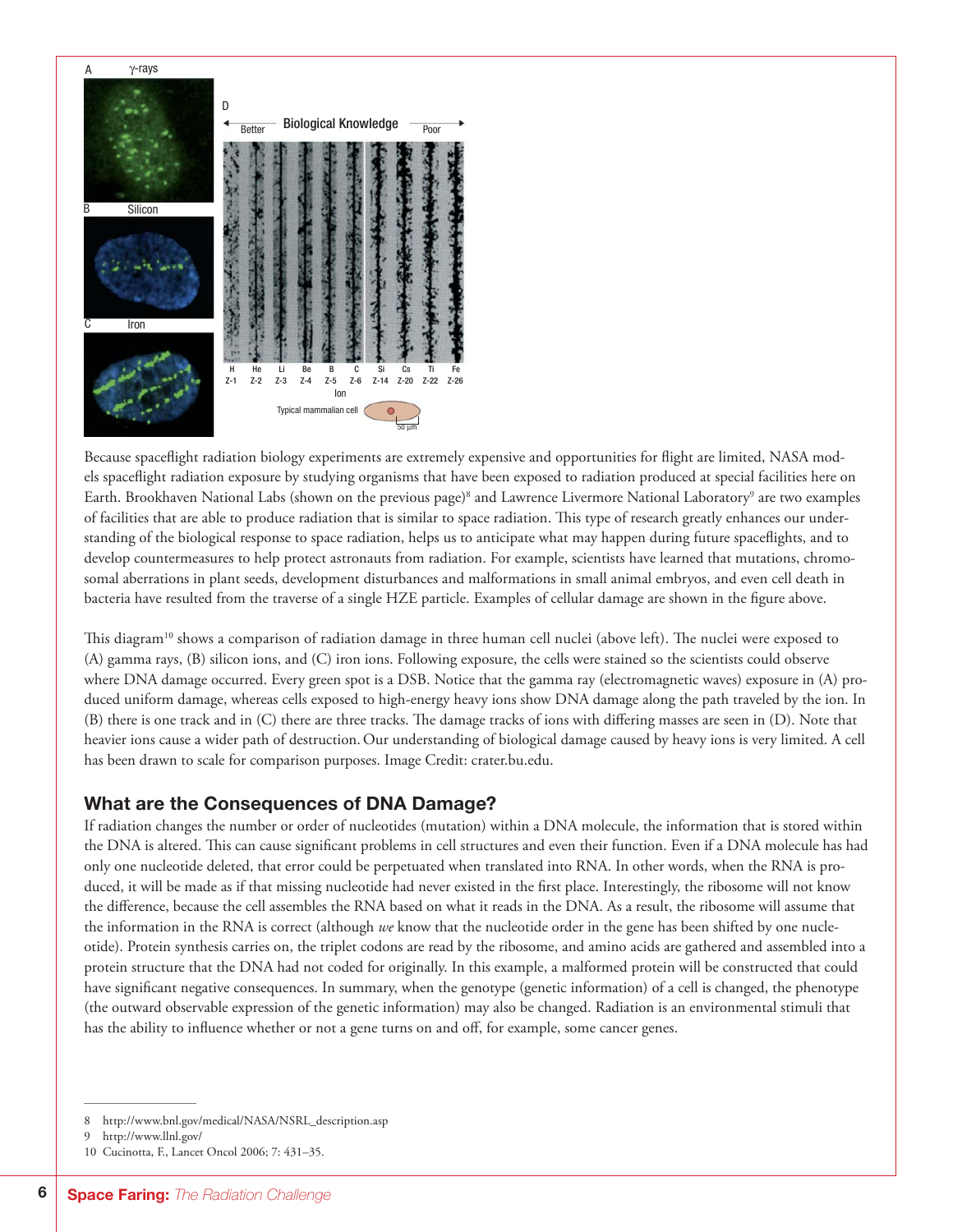## What is the DNA Repair System?

The repair system is constantly monitoring our DNA to make sure it stays intact; proteins will congregate to sites of damage. So one way to measure DNA damage in tissues is by staining tissue samples to look for proteins involved in the repair system. This allows researchers to see where the damage occurred, and at how many sites. They can also monitor how fast the repair system takes to complete its job by staining the tissues at different times after radiation exposure. When possible, cells use the unmodified complementary strand of the DNA as a template to recover the original information. Without access to a template, cells use an error-prone recovery mechanism known as translesion synthesis as a last resort. Damage to DNA alters the three-dimensional configuration of the helix. These alterations can be detected by cellular repair mechanisms. Once damage is localized, specific DNA repair molecules move to the site. These molecules bind at or near the site of damage and induce other molecules to bind and form a complex that enables the actual repair to take place. The types of molecules involved and the mechanism of repair that assembles depend on the type of damage that has occurred and the phase of the cell cycle that the cell is in. Some examples of specific repair systems include: base excision repair (BER), which repairs damage due to a single nucleotide caused by oxidation, alkylation, hydrolysis, or deamination; nucleotide excision repair (NER), which repairs damage affecting longer strands of 2-30 bases. This process recognizes bulky, helix-distorting changes such as thymine dimers as well as single-strand breaks; and mismatch repair (MMR), which corrects errors of DNA replication and recombination that result in mispaired nucleotides following DNA replication.

## How Does UV Radiation Affect Us?

There are three kinds of UV radiation. UV-A radiation (wavelengths of 320-400 nm) plays a helpful and essential role in formation of Vitamin D by the skin. It is not absorbed by the ozone layer, and can cause sunburn and premature aging on human skin, immune system problems, and cataracts in our eyes. UV-B radiation (wavelengths of 290-320 nm), mostly impacts the surface of the skin. It is absorbed by DNA and the ozone layer, and is the primary cause of sunburn and skin cancer. After exposure to UV-B, the skin increases production of the pigment melanin. This darkens the skin and protects it by absorbing UV light. A dark tan is an indicator of extensive UV-related skin damage. The third is UV-C, which is completely absorbed by the ozone layer and oxygen in the atmosphere.

DNA readily absorbs UV-B radiation. In some cases, it causes the shape of the DNA to be changed. While cells are able to repair this damage through the use of specialized enzymes most of the time, sometimes damage is permanent and the irreparable damage has a cumulative effect that is perpetuated from then on as previously mentioned. UV damage can also cause a mutation, or change to the DNA of a gene. When this gene is transcribed and translated into a protein, the protein may contain an error that causes it to be misshapen, function improperly, lead to cancer, or even cause cells to kill themselves.<sup>11</sup>

One in five Americans will develop skin cancer and one American dies from this disease every hour. People who have had several blistering sunburns before age 18 are at higher risk of developing melanoma, the most serious form of skin cancer. Individuals with fair skin and freckles have a higher risk of developing skin cancer, but dark-skinned individuals can also get this cancer. Regardless of your skin color, exposure to UV radiation can lead to premature aging of the skin, causing it to become thick, wrinkled, and leathery. Proteins in the lens of the eye can also be altered by radiation, leading to the formation of cataracts that can lead to partial or complete blindness. UV radiation may also suppress proper functioning of the body's immune system.

DNA readily absorbs UV-B radiation.



11 http://earthobservatory.nasa.gov/Library/UVB/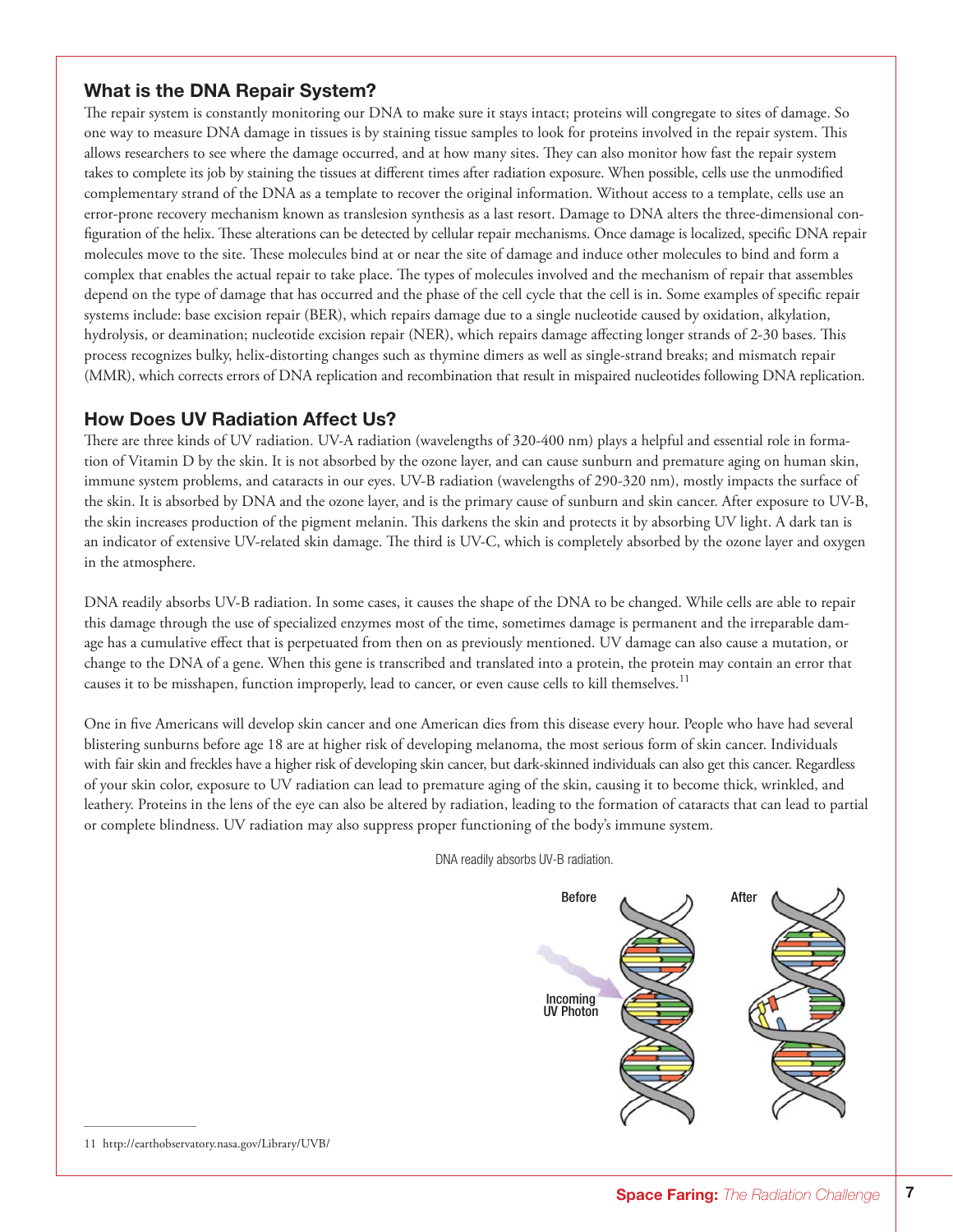## How Do Sunscreens Work?

Sunscreens work as a very thin shield by stopping the UV radiation before it can enter the skin and cause damage. Some sunscreens contain organic molecules (such as oxybenzone, homosalate, and PABA) that absorb UV-B and/or UV-A radiation. Others use inorganic pigments (such as titanium dioxide and zinc oxide or both) that absorb, scatter, and reflect both UV-A and UV-B light. Sunscreens are labeled with a Sun Protection Factor (SPF) rating that could also be thought of as a sunburn protection factor. For example, suppose that your skin begins to redden after 10 minutes in the sun. If you protected it with an SPF 15 sunscreen, it would take 15 times as long, or 2.5 hours, to get a comparable burn. Remember, SPF relates only to UV-B protection; there is no standard measurement or rating for UV-A protection in the United States.

## What is Degenerative Tissue Damage?

As we have discussed, ionizing radiation alters DNA such that cell repair processes, cell cycle, or cell division is affected. Low numbers of SSB or DSB may provide a trigger for the gradual loss of cycling cells. Loss of repair mechanisms, or loss or reduction of cell division results in tissue degeneration. This can occur in almost all tissues, including the nervous system.

There are also radiation-induced bystander effects. These are biological responses in cells that are not themselves directly in the path of ionizing radiation or in a field of radiation. In fact, new studies show that an even larger portion of bystander cells, sometimes at considerable distance from the irradiated cells, can be affected. The radiation effects can be transmitted directly from cell to cell through channels (gap junctions) connecting cells. Alternatively, a directly hit cell can secrete factors, or signals, which travel out of the hit cell to neighboring cells. Bystander effects have been clearly established in cell culture systems, and a few studies are starting to provide evidence that bystander effects occur *in vivo* (the natural setting). Bystander effects amplify or exaggerate the action of even low dose radiation, so they can significantly increase radiation risk and tissue damage. This may be particularly important when ionizing radiation hits the nervous system, where bystander effects could lead to loss of sensory, motor, and cognitive functions.<sup>12</sup>

Degenerative tissue damage and central nervous system damage could be particularly dangerous if it occurs in the brain of astronauts. The damage could cause altered behavior. Since damage to the nervous system is not repairable, it could reduce the ability of astronauts to work and respond to their environment, especially in an emergency. It could eventually lead to loss of control over their entire body, or death.



Cross-section through both hemispheres of a brain with a necrotic region (brown area to the right of center). Similar damage could result from prolonged or chronic exposure to radiation.

The image is an example of what prolonged or chronic exposure to radiation can cause. Necrosis is the term used to describe the process of uncontrolled cell death; there are mechanisms of controlled cell death also. Important cellular signaling does not take place during necrosis that makes it difficult for the immune system to identify, locate and recycle old dead cells. A cell that dies of necrosis might cause a chain reaction of nearby cell death as well. Necrosis in the brain can result in:

- Problems thinking clearly, or managing tasks you previously found easy
- Poor memory
- **Confusion**
- Personality changes

Depending on the extent and location of the necrosis, this damage can also lead to significant health problems and possibly death.

12 Boyle, R., Radiation Biology Professional Development Course Charts, 2006.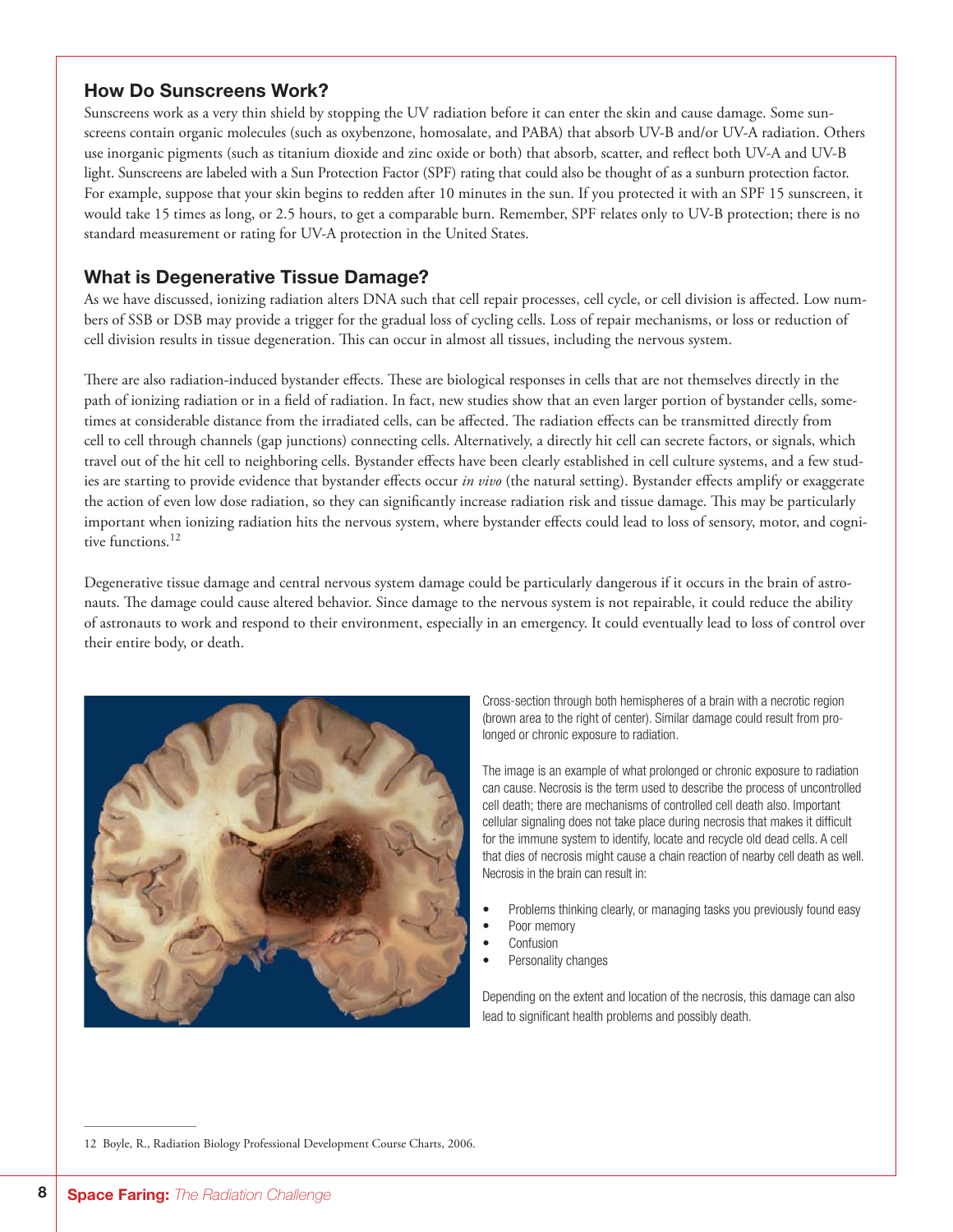# Activity IIa: Biological Effects of Radiation Damage in Plants

## Objectives:

- Analyze the genetic effects of radiation in plants.
- Describe changes in phenotype as a result of radiation damage.
- Discuss how radiation could cause the observed effects?

## Research Question:

Will irradiation affect plant growth or morphology? How much does the level of irradiation affect the plants?

## Discussion Questions:

- 1. What percentage of each irradiated group germinated for the plants you observed? What is the average germination rate for each irradiated group for the entire class? Is the difference in the average germination rate between each irradiated group and the control group statistically significant?
- 2. What was the average height of the plants in each irradiated group when the first flower was observed? Is the average the same for each irradiated group for the entire class? Is the difference in the average height between each irradiated group and the control group statistically significant?
- 3. What was the average number of seedpods that were present for each irradiated group for the plants you observed? Is the average the same for each irradiated group for the entire class? Is the difference in the number of seedpods between each irradiated group and the control group statistically significant?
- 4. What was the average number of seeds in each seedpod for each irradiated group for the plants you observed? Is the average the same for each irradiated group for the entire class? Is the difference in the average number of seeds within the seedpods between each irradiated group and the control group statistically significant?
- 5. How could you use the DNA of radiated and non-radiated plants to determine if there were genetic effects?
- 6. Were all effects negative? Why? Can you observe all effects? Why or why not? What do you think the effects on the next generation(s) will be?

## Materials:

- 1. Irradiated Seed Set of desired type (*Brassica rapa*, *Arabidopsis*, radish, chrysanthemums, etc. You will need to obtain them from a vendor).
- 2. Record book to record data.
- 3. Camera to record data, if desired.
- 4. Light box
- 5. Grow light
- 6. Plant support sticks
- 7. Plant growth cubes
- 8. Bee sticks

## Example: Plant Images:

The following images are the growth results of seeds that were planted after having been exposed to radiation (or no radiation, in the case of the control).











Control 16 days **50 Krad** 16 days **150 Krad** 16 days **500 Krad** 16 days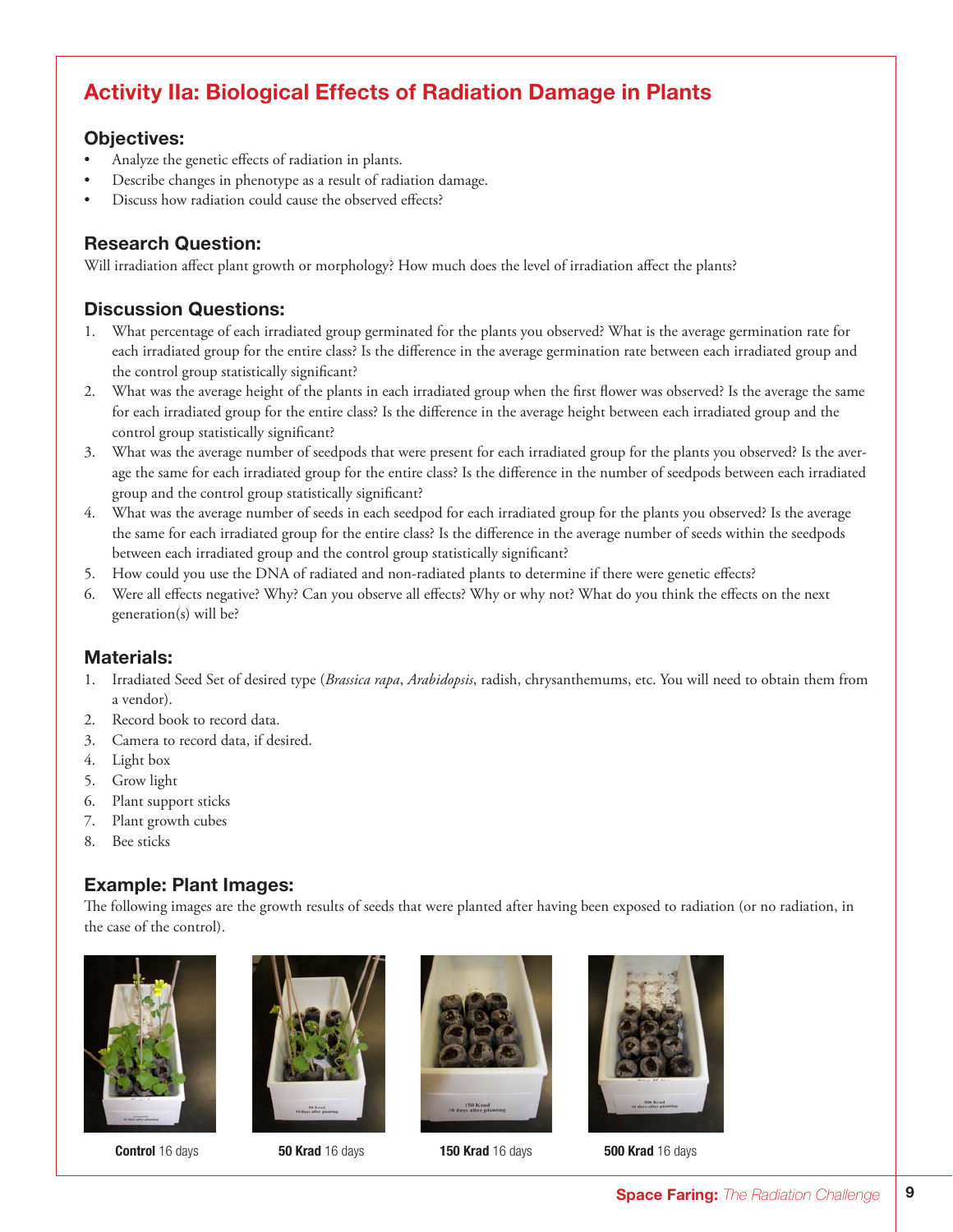## Directions:

The exact protocol for this experiment will depend upon which vendor and specimen is chosen. For this experiment, plant the pre-irradiated seeds following the directions provided with the seed. Record the number of seeds planted and the date.

- 1. Observe and record each day the germination rate and rate of emergence and appearance of the seedlings of the control and irradiated types.
- 2. After the recommended time for germination of the plants (on day 5 for *Brassica*) record the total number of seedlings. Calculate the percentage of germination and the percentage of emergence. Record the appearance and height of the seedlings.
- 3. Each day record height, number of leaves, the general appearance of all plants, total height when the flower first opens, and date of the first flower. As necessary, stake up the plants. Tape  $5" \times 8"$  paper cards between the irradiated and control plants to provide a barrier and prevent accidental pollination between groups.
- 4. At the recommended time (day 14 to 18 for *Brassica*), use a bee-stick or a clean Q-tip to place pollen from one control plant onto another control plant's flowers. Record the date of pollination.
- 5. Use a bee-stick or a clean Q-tip to place pollen from one irradiated plant onto another irradiated plant's flowers. Record the date of pollination.
- 6. At intervals after pollination (up to about day 40 for *Brassica*), make frequent observations and record height, number of leaves, and number of seedpods.
- 7. At the recommended time (between day 41 to 45 for *Brassica*) harvest seedpods and count seeds found within the pods. Record number of seeds and calculate the average number of seeds per pod.

## Why Does NASA Study Radiation Effect in Plants?

It has been shown that plant growth is inhibited by radiation. Like mammals, the embryo of a plant is very sensitive to radiation damage as compared to the adult. The rate of seed germination is reduced, and the rate of growth is slowed.<sup>13</sup> Excessive UV radiation will lead to an inhibition of plant growth processes in general. Such alterations in primary productivity (photosynthesis) can change entire ecosystems in the oceans, on land, and even in bioregenerative life support systems that would be aboard future spacecraft. Thus, NASA scientists need to understand how plants respond to radiation if future space explorers depend upon them for nutrient cycling and food. Experiments involving plants in space, like the Biomass Production System, have been a favorite of astronauts during long-duration stays onboard the International Space Station.<sup>14</sup>

(Note: Equipment and materials, including irradiated seeds, for this activity are commercially available from various educational resources.)



NASA scientists are looking for better ways to grow plants both on Earth and in space.

<sup>13</sup> www.esd.ornl.gov/programs/ecorisk/documents/tm13141.pdf

<sup>14</sup> http://liftoff.msfc.nasa.gov/news/2003/news-plants.asp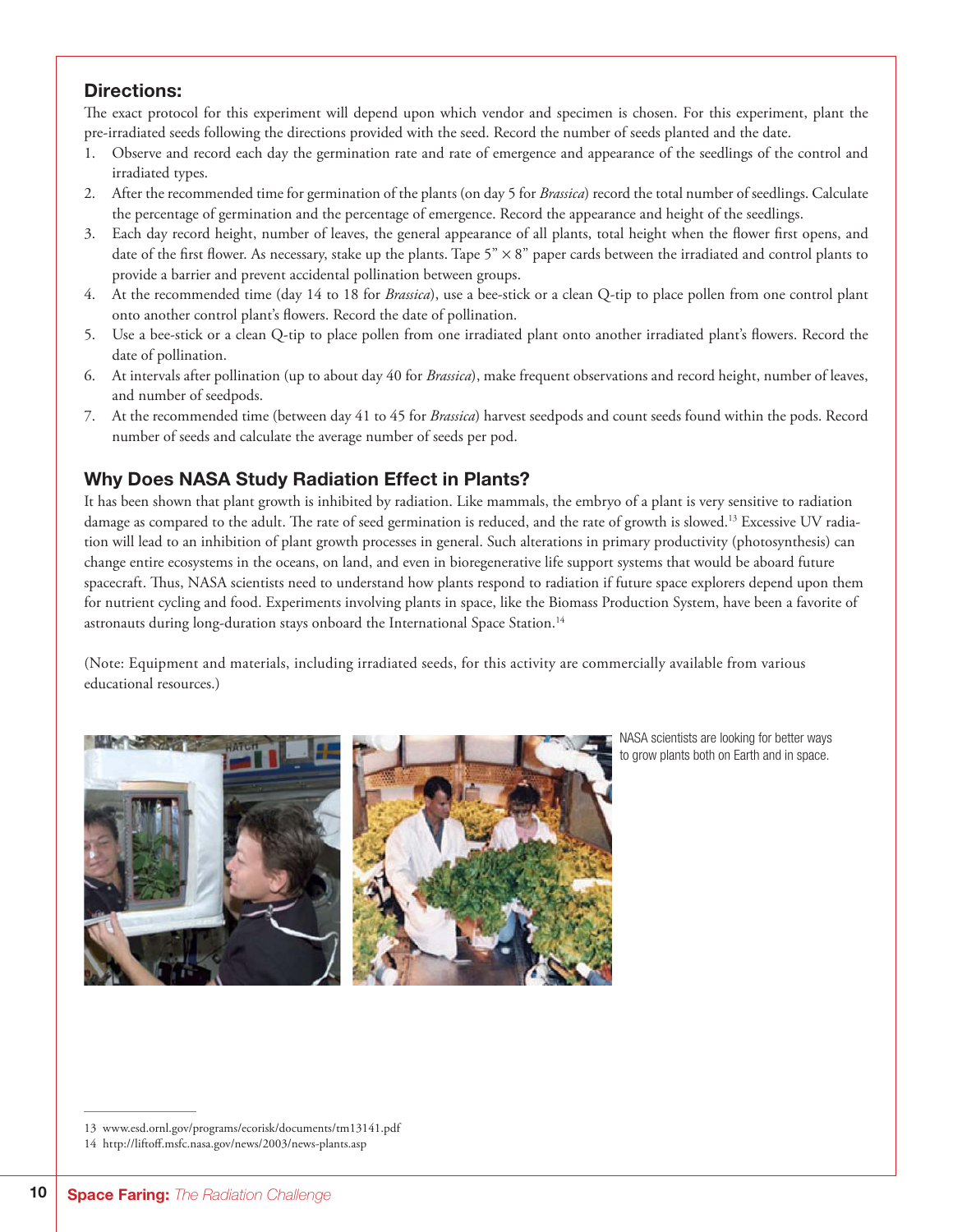# Activity IIb: Biological Effects of Radiation Damage in Yeast

In this experiment, students will explore how well sun-screening materials protect live yeast cells from harmful UV radiation. Different sun protection factors, brands, or even sunglasses may be used to expand the range of items tested. Note: this activity will be referred to in Module 3 because it can also be used to demonstrate countermeasures against radiation.

## Objectives:

- Discuss countermeasures for UV radiation.
- Describe phenotypic changes in yeast as a result of radiation damage.

## Research Question:

What is the most effective method of preventing UV damage in yeast?

## Discussion Questions:

- 1. What are the effects of different types of sunscreen on yeast?
- 2. How can your health be affected by exposure to ultraviolet radiation?
- 3. Why use yeast to study the effects of UV radiation?
- 4. Do you see any differences between areas of the Petri dish? If so, describe them.
- 5. Did some SPFs of sunscreen protect the yeast cells better than others? Why?
- 6. Does yeast grow less in some areas? Does it grow more than in others? Why?
- 7. Does UV pass through plastic wrap? Plastic Petri dish covers?
- 8. Why is it important to not expose an open yeast extract dextrose agar plate for very long? What is aseptic technique?
- 9. What can you conclude from the results of your experiment?
- 10. Describe another experiment you could perform to obtain more information about the effects of UV radiation on cells.

### Materials:

- 1. Yeast-Extract Dextrose media plates, from kit or recipes for YPD (yeast peptone dextrose media) can be found online. Use the search term "yeast peptone dextrose media". See sample recipe below.
- 2. UV-sensitive yeast suspension in liquid media and wild type yeast suspension in liquid media (this needs to be prepared from a stock sample that is purchased from a vendor). Ensure there is enough for the number of plates that will be plated (1 ml of cells per plate is recommended).
- 3. A source of UV radiation such as direct sunlight. For this or future experiments, the radiation source could also be changed. (Depending upon the size and design of the experiment, you may want to include black lights, halogen, or fluorescent light bulbs to determine if they also produce damaging radiation.)
- 4. Several kinds of sunscreen (each with different SPF), black paper, cloth, metal foil, or other types of materials that can be used to experiment with UV shielding.
- 5. Sterile water, sterile pipets, and sterile toothpicks (Sterile toothpicks are toothpicks that have been autoclaved to kill any microbes that might be on them. You can buy them from a scientific vendor or you can buy off-the-shelf toothpicks and autoclave them in your lab).
- 6. Plastic wrap (to cover plates).

A sample recipe for Yeast-Extract Dextrose media is:

#### Ingredients:

- 1. Bacto-Yeast extract 10.0g
- 2. Bacto-Peptone 20.0g
- 3. Dextrose 20.0g
- 4. Bacto-Agar 20.0g
- 5. Distilled Water 1000ml

#### Directions:

Dissolve the ingredients (70g total) in 1000ml distilled water and sterilize by autoclaving at 121°C for 15 minutes. The media is ready for use after 42-48 hours at 25°C.

#### Tips:

Remember to store the prepared media below 8°C and protect it from direct light. Store the ingredients in a dry place within tightly sealed containers at 2-25°C.

#### Purpose:

Yeast extract and peptone provide carbon, nitrogen, minerals, vitamins, trace ingredients and other essential growth nutrients. Yeast extract supplies vitamin B-complexes, which stimulate the growth of yeasts and bacteria. Dextrose is the energy source.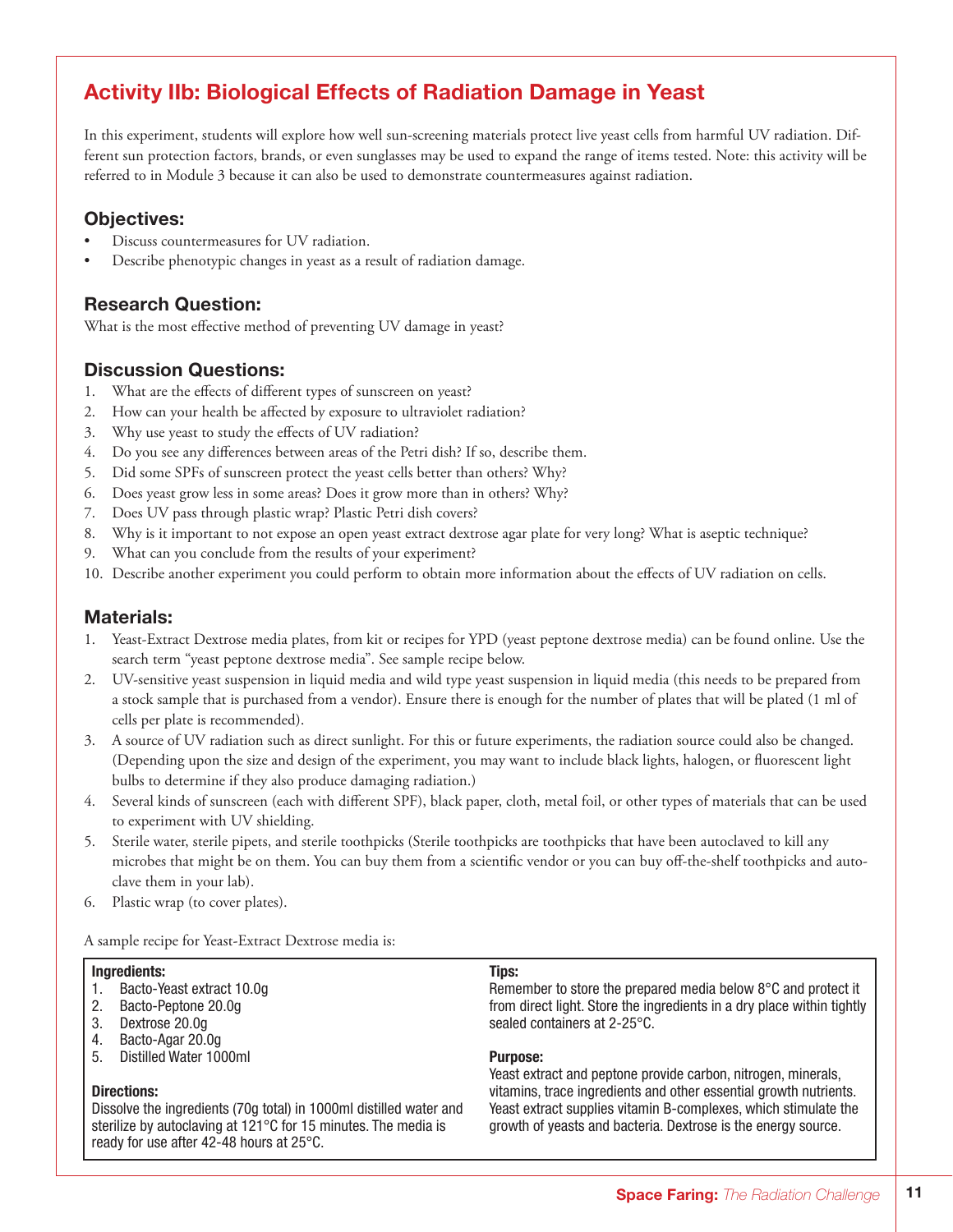## Directions:

- 1. Ensure that your hands and the work area are clean. Use soap and water and wipe your hands and your work area with alcohol and a paper towel. Good aseptic technique will ensure that the plates do not get contaminated with other organisms.
- 2. In this step you will plate the yeast suspension. You may want to do this for each group or allow the students to perform the task. Swirl the container of UV-sensitive yeast. Using aseptic technique and a sterile pipet, add 1 ml of the yeast cell suspension uniformly on top of the agar in the Petri dish for every plate that will be used in the experiment. Close the lid. Gently tilt and rotate the dish to spread the liquid. If there are places the liquid does not cover, reopen the dish and use the rounded end of a sterile toothpick to move the liquid over them. Sterile glass beads could also be used to spread the cells across the plate. Let the liquid soak into the agar. Place the Petri dish in a dark place for 10-20 minutes until the liquid soaks into the media.
- 3. Label the dish (see the diagram at the end of this activity) by drawing lines on the top and bottom of the dish to divide it into 4 parts (you could divide it into more parts, depending upon the number of countermeasures you are investigating). Label one area "sun" as a control, and use the other three areas to test sunscreens or other items like cloth, foil, paper, or plastic. Ensure that one area on all plates do not get UV exposure (cover it with black paper during UV exposure) or make certain that at least one entire plate per group is designated as the control, which does not get UV exposure. Label each area on both the top and the bottom of the dish and tape the two halves of the Petri dish together along the side so that the lid does not rotate. For one group (or the entire class), have the students remove the lid and replace it with plastic wrap (tape it on tightly). This will test any possible shielding effects of the cover.
- 4. Spread sunscreen on the lid of the Petri dish (or on the plastic wrap) in the places you marked; use an equal amount in each section and spread the sunscreen evenly. You can also use plastic, foil, etc. instead of sunscreen. If you labeled an area "no sun," tape a square of dark paper over it. Make sure you know exactly where each sun screening material is used.
- 5. Expose the Petri dish to the sun or to a UV light. Vary the appropriate exposure times for the students from 20 minutes (in midday summer sun) to as much as 4 hours (in midmorning winter sun) per dish. If you are exposing the Petri dish to the sun, make sure that the surface of the agar is aimed directly at the sun (perpendicular to the incoming radiation). If students are careful, the lids could be removed and replaced with some clear plastic wrap during the exposure (to reduce any possible shielding effects of the lid). Consider allowing one group to remove the lid for a direct exposure.
- 6. After the exposure, wipe the sunscreen off the lid of the Petri dish. This will reduce the mess. Remove any other materials that were tested. If the students used the plastic wrap, just remove the wrap and replace it with the original lid. Place the Petri dish upside down in an incubator or in a dark place and let it grow for 1-2 days in an incubator at  $30^{\circ}$ C or  $3-4$  days at room temperature.
- 7. If desired, repeat these steps with a wild type strain as a control for comparison.
- Compare the amount of yeast that has grown in different areas of the Petri dish and draw conclusions.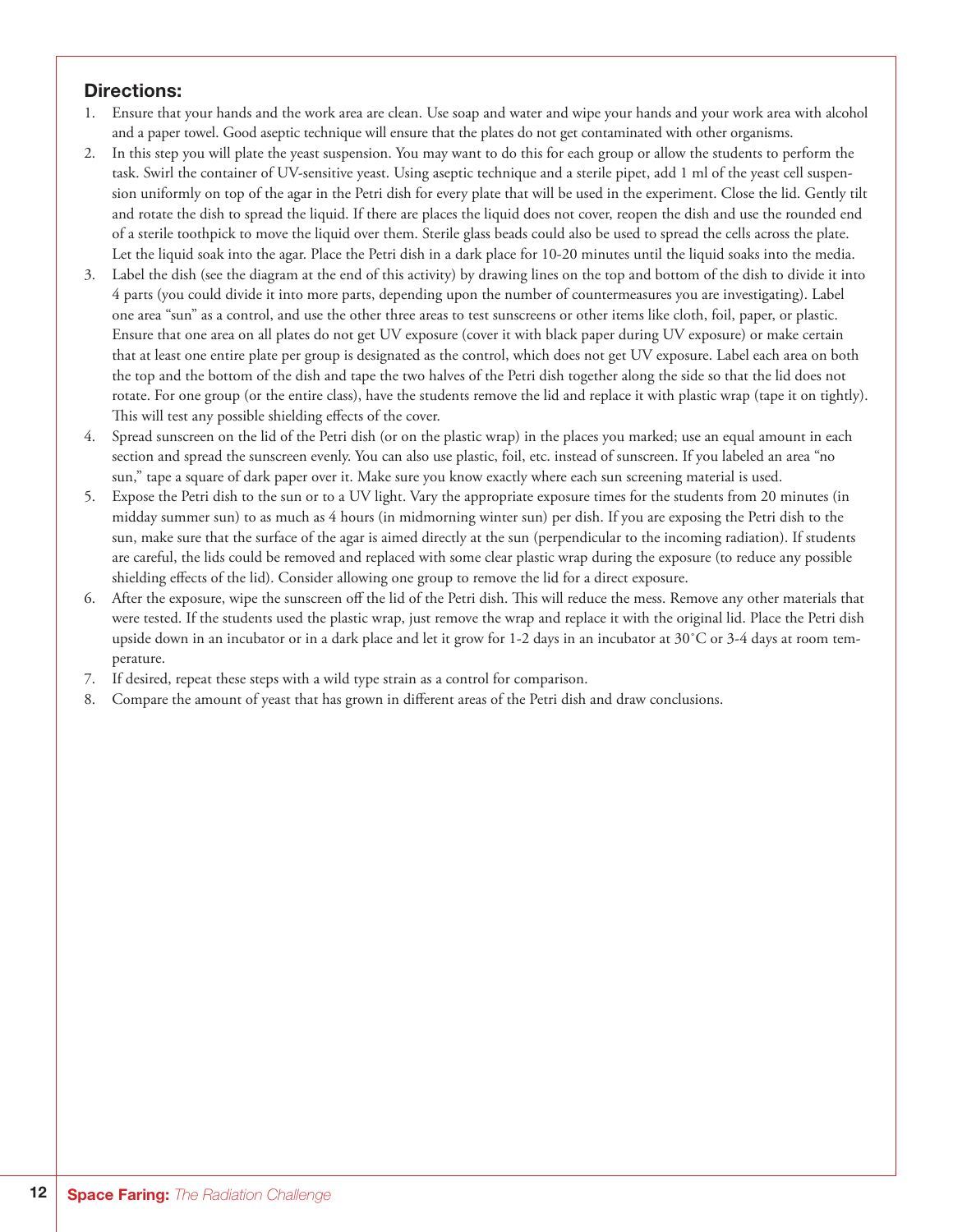## How Do Sunscreens Work?

Sunscreens work as a very thin shield by stopping the UV radiation before it can enter the skin and cause damage. Some sunscreens contain organic molecules (such as oxybenzone, homosalate and PABA) that absorb UV-B and/or UV-A radiation. Others use inorganic pigments (such as titanium dioxide and zinc oxide or both) that absorb, scatter, and reflect both UV-A and UV-B light. Sunscreens are labeled with a SPF rating that could also be thought of as a sunburn protection factor. For example, suppose that your skin begins to redden after 10 minutes in the sun. If you protected it with an SPF 15 sunscreen, it would take 15 times as long, or 2.5 hours, to get a comparable burn. Remember, SPF relates only to UV-B protection; there is no standard measurement or rating for UV-A protection in the United States.

## Why Does NASA Study Yeast in Space?

Like the fruit fly, ordinary baker's yeast (Saccharomyces cerevisiae) also contains genes for DNA repair that are very similar to human genes with the same function. Therefore we can use yeast as a model system to explore the effects of radiation on cells. Like human cells, most yeast cells effectively repair DNA damage caused by UV radiation. However, some yeast strains have mutations that prevent them from performing certain types of DNA repair. Because they cannot repair all the damage to DNA, these cells usually die after exposure to UV radiation. In addition to sensitivity to UV radiation, yeast is also sensitive to space radiation. In a biological assessment of space radiation in low-Earth orbit, yeast inside special experiment hardware has been shown to have a decreased rate of survival following exposure to beta particles (electrons) and low-energy protons.<sup>15</sup> Other findings suggest there are highly coordinated gene expression responses to gamma radiation.<sup>16</sup> This knowledge is especially important when designing countermeasures for astronauts during long-term lunar surface operations or microgravity spacewalks.

(Note: Equipment and materials for this activity are commercially available from various educational resources.)



<sup>15</sup> http://www.spaceflight.esa.int/users/index.cfm?act=default.page&level=11&page=2120

<sup>16</sup> http://www.sanger.ac.uk/PostGenomics/S\_pombe/docs/851.pdf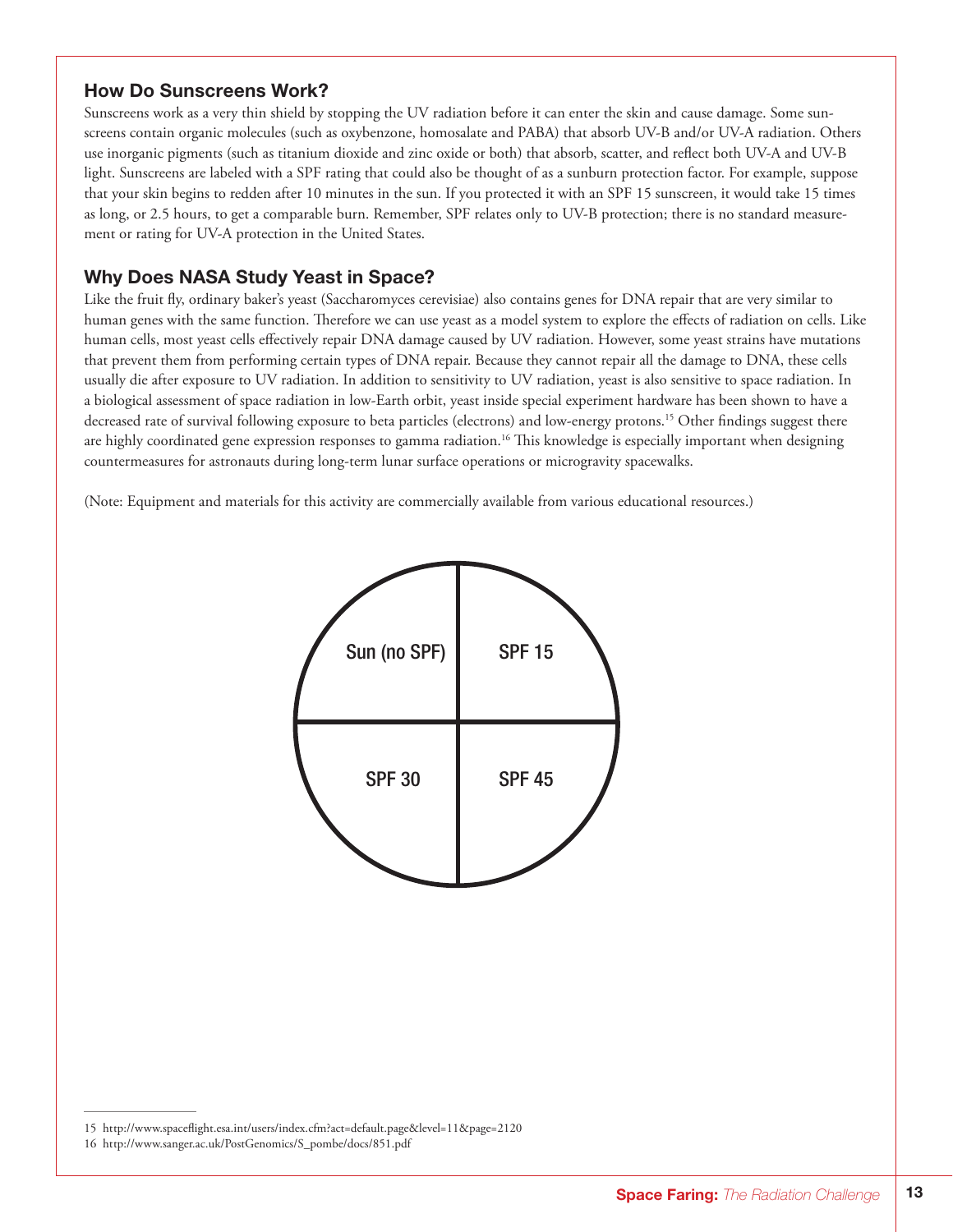# Activity IIc: Biological Effects of Radiation Damage in *Drosophila*

## Objectives:

- Analyze the genetic effects of radiation *Drosophila melanogaster*.
- Describe phenotypic changes as a result of radiation damage.

## Research Question:

What is your hypothesis for the phenotypic and genotypic results of crossing the selected traits? What are the visible effects (physical and behavioral) of radiation on *Drosophila*?

## Discussion Questions:

- 1. What is your hypothesis for the results of crossbreeding the selected traits?
- 2. What phenotypes and phenotypic ratio do you predict for the F1 generation?
- 3. What genotypes and genotypic ratio do you predict for the F1 generation?
- 4. What are the expected results if the F1 generation were allowed to breed?
- 5. Model effects of radiation with crossbreeding of known strains of *Drosophila*.
- 6. Demonstrate or predict examples of genetic/phenotypic variations as a result of crossbreeding *Drosophila* with different traits.
- 7. Compare and contrast images and video of *Drosophila* that have been exposed to radiation with flies that are normal.

## Materials:

- 1. *Drosophila melanogaster* of two different strains (e.g., wild-type and wingless).
- 2. Record book to record your findings.
- 3. Materials to cultivate specimens (cultivation refers to the raising/rearing/caring for of organisms including containers and food).
- 4. Magnifying glass or dissection microscope.
- 5. Fly sorting materials (sorting brushes and anesthetizing tools).

## Directions:

- 1. Select the specific *Drosophila melanogaster* traits to be crossbred. This will require some research. Mate the flies obtained for the experiment. After five days, remove the adult flies from the container (only eggs and larva will remain in the container).
- 2. Observe and record the development of the larvae over the next ten days.
- 3. Observe the F1 generation and record the characteristics of the adults as they emerge. When enough adults have hatched to provide a good sample, remove the adults to a new container.
- 4. Anesthetize the adult flies (using a method that is safe for your classroom) and sort them according the visible phenotypic traits. Record the results of your observations. Analyze the results of crossing the two traits. (Anesthetizing flies means to give the flies an anesthetic that makes them go to sleep so you can handle them without them flying away. This can be done with a constant stream of Carbon Dioxide (C02). Another method is to use dry ice. Place dry ice with the flies in a sealed chamber and monitor the flies to ensure that they do not get an overdose).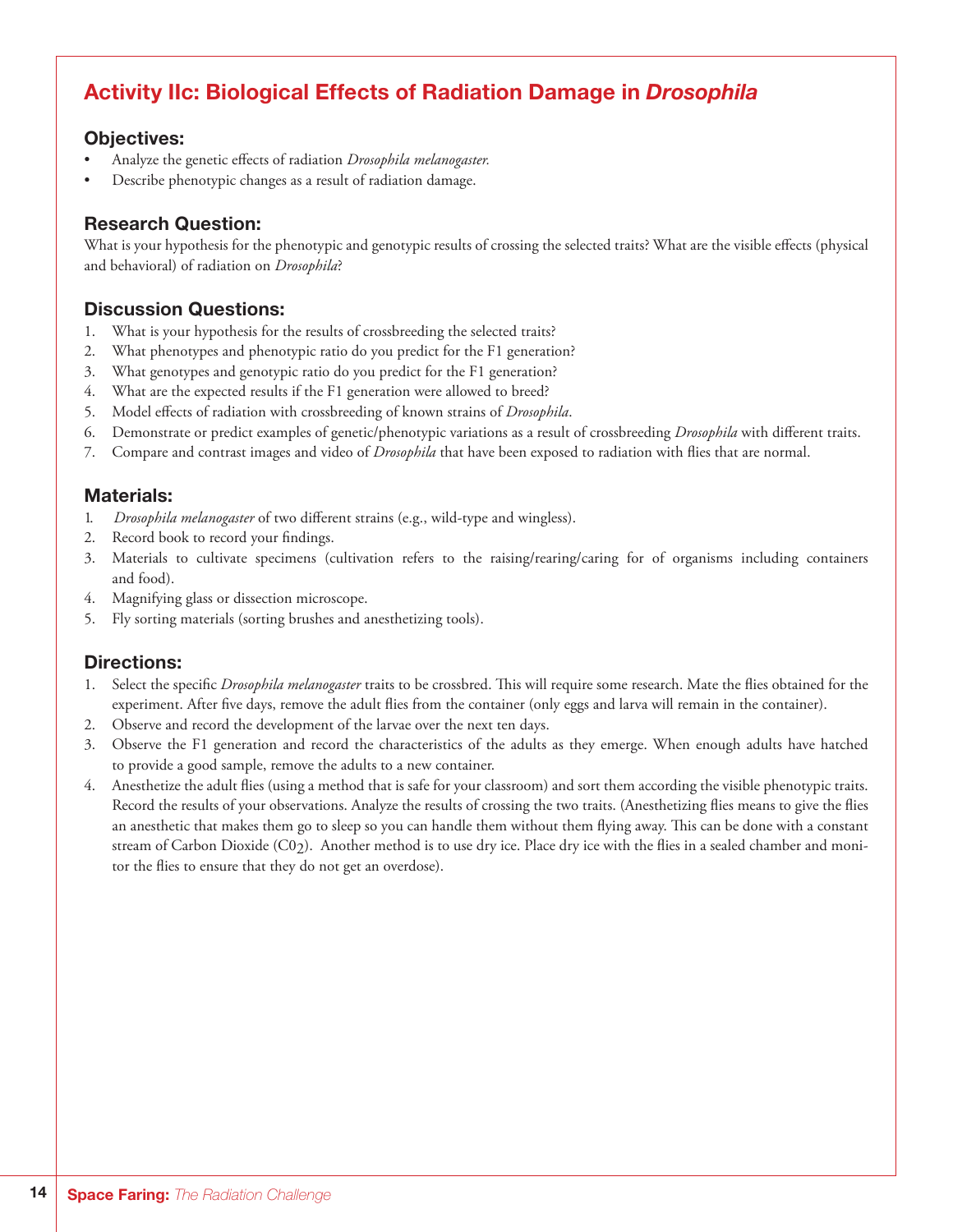## Historical Context:

Unexpected events often determine the course of our scientific legacy. Around 1910, one such event was the decision of Thomas Hunt Morgan, a pioneer in genetics research. He decided to study the fruit fly, *Drosophila melanogaster*, instead of the costlier, preferred rabbit specimens because there was very little funding for basic research at universities. Fruit flies were chosen because they are small, found nearly everywhere, inexpensive to house, and reproduce in large numbers. An additional advantage was that fruit flies could be easily seen with only a simple hand lens. Much of Morgan's early work was done this way. Later, microscopes were used to study *Drosophila*.

Morgan bred wild-type (red-eyed) fruit flies by the thousands, and his team tried to create mutant flies with x-rays, acids, and other toxic substances. Finally, in one unaltered lineage of flies, the researchers found a surprise. Every single fly in that line had been born with red eyes, until one day a fly emerged from its pupa with white eyes. The image below shows the differences in fly eye color.<sup>17</sup> Something had spontaneously changed in the white-eyed fly. Morgan realized that one of its genes had been altered and it had produced a new kind of eye.Morgan bred the white-eyed fly with a red-eyed fly and got a generation of red-eyed hybrids. And when he bred the hybrids together, some of the grandchildren were white-eyed. Their ratio was three red to one white. Here was a mutation, but one that didn't fit the current understanding. Scientists, at that time, thought that mutations created new species, but the fly that had acquired the white-eyed mutation remained a member of the same species. It could still mate with other fruit flies, and its gene could be passed down to later generations in proper Mendelian fashion.

The work of scientists such as Morgan established the science of genetics. His work resulted in the discovery of sex-linked and autosomal genes. Autosomal genes are those carried by any chromosome except the sex chromosome. Morgan's work with *Drosophila* went on to explain linkage, two different genes being on the same chromosome and not randomly assorted as had been understood, and the concept of crossing-over, the transference of genes from one chromosome to another. Morgan's work with *Drosophila* eventually earned him the Nobel Prize in Physiology or Medicine in 1933.

(Note: Equipment and materials for this activity are commercially available from various educational resources.)

#### *References:*

Flies In Space: **http://quest.nasa.gov/projects/flies/**

FlyBase: **http://flybase.bio.indiana.edu/**

Morgan's experiments involved red- and white-eyed fruit flies like these.



<sup>17</sup> Bhattacharya, S, presentation entitled "Basic Biology for Engineers Short Course, Unit: Nematodes and Insects, Title of Lesson: D. melanogaster" August, 2003.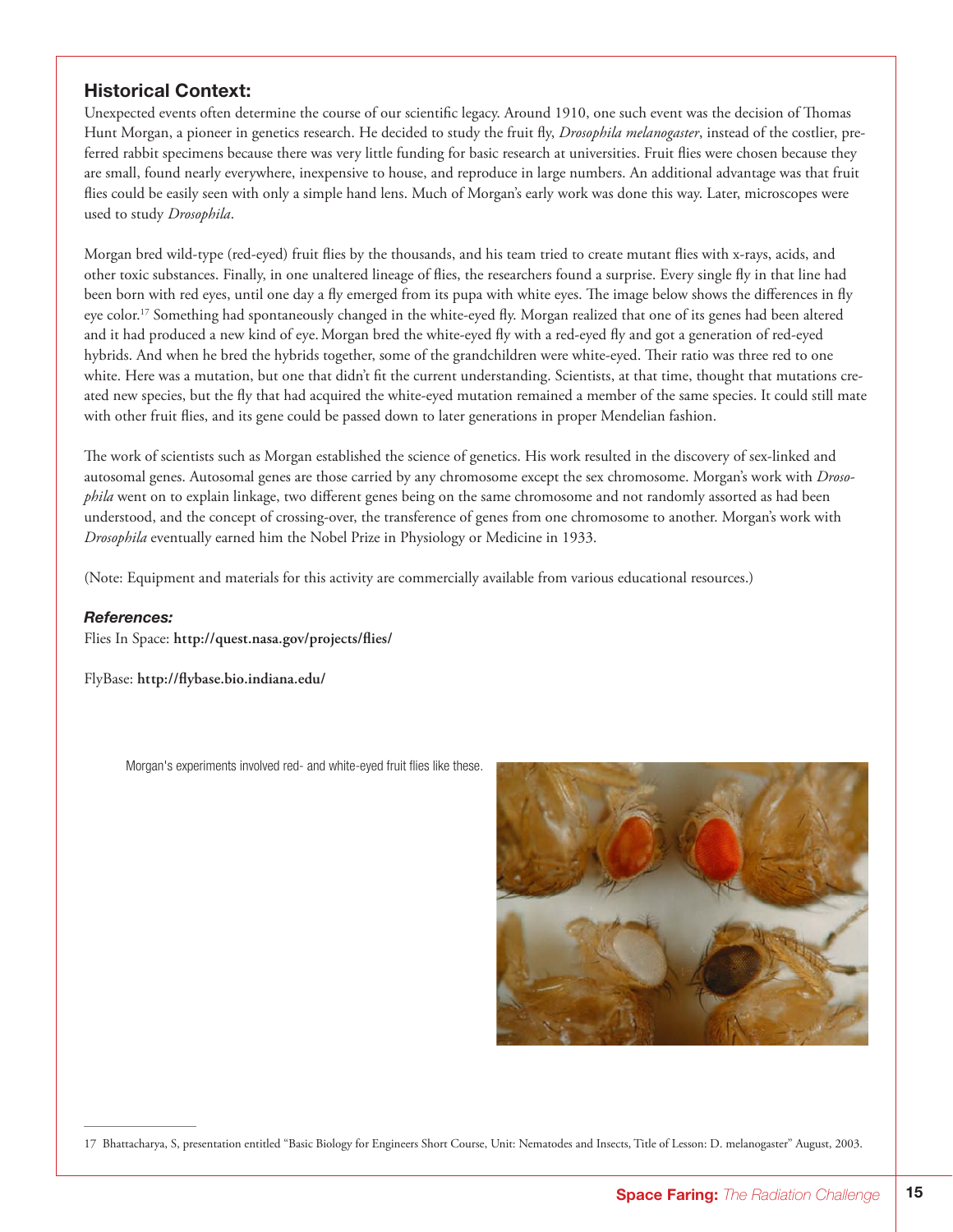# Activity IId: Three-Dimensional Modeling of DNA Damage

In this activity, you will model DNA and DNA damage.

## Objectives:

- Visualize the three-dimensional structure of DNA.
- Simulate the random damage to DNA caused by radiation.
- Describe molecular changes as a result of radiation damage.

## Research Question:

What types of damage can arise from high-energy particles hitting DNA?

## Discussion Questions:

- 1. What bonds are the easiest to break?
- 2. How many breaks do you get with a single hit?
- 3. How easy is it to repair the damage?
- 4. How does your choice of model affect the type of damage observed?
- 5. What type of damage is most difficult to repair?
- 6. How does this relate to the types of damage that are more difficult for biological repair systems in cells to recognize and repair?

#### Materials:

- 1. DNA Building kit (DNA models can be constructed using a few common kitchen items; plastic kits can also be purchased, see references below).
- 2. Two to three partners (this activity is best done as a team).

## Methods:

- 1. Construct a DNA model. Have one team member remove a bond while the others are not looking. Ask the students to identify which bond has been "broken." Record the type of damage that occurred.
- 2. Have the students repair the damage. Repeat the exercise by removing one or more bonds, bases, or nucleotides. This represents the various types of damage that can occur.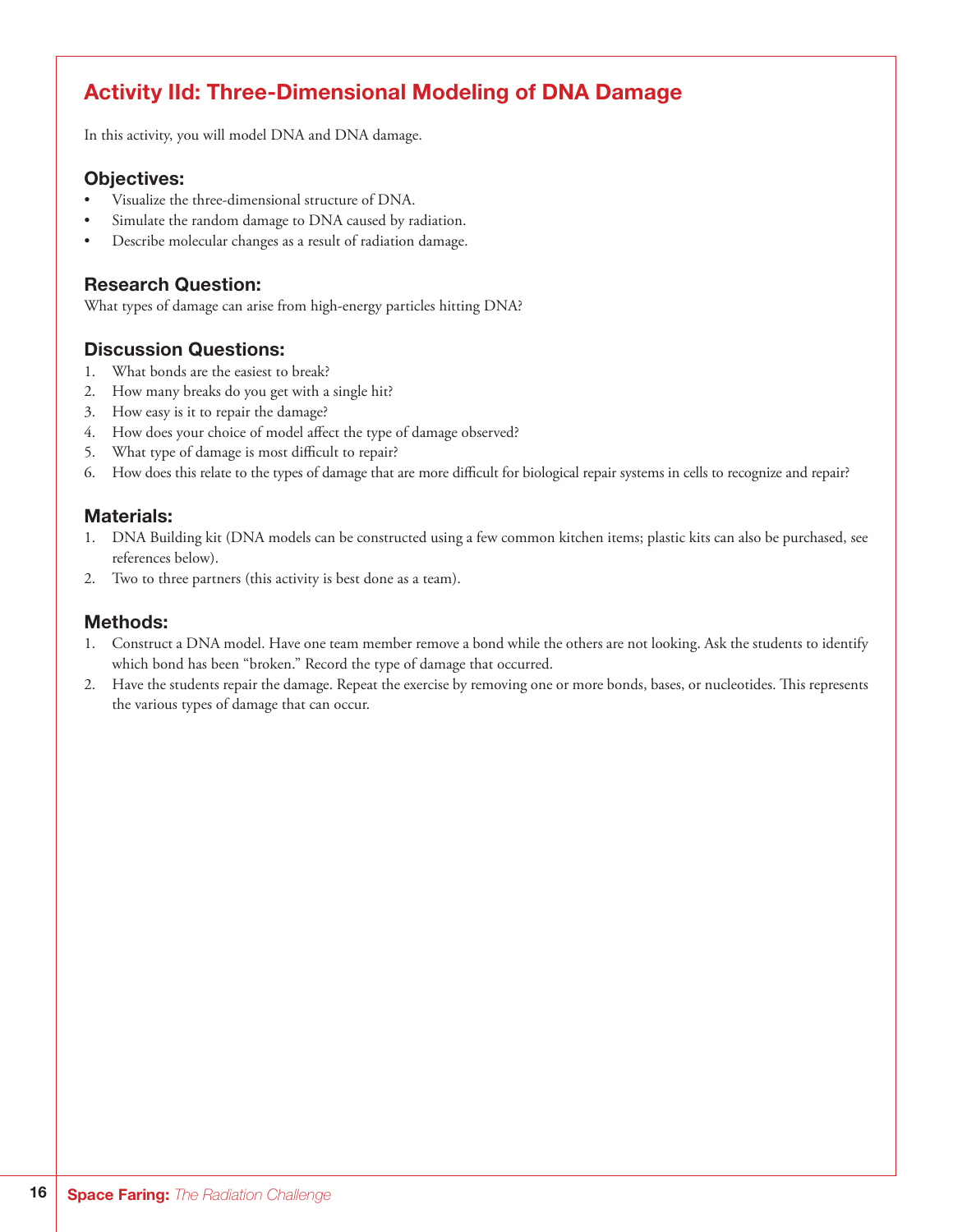

Image Credit: Department of Biochemistry & Molecular Biophysics at the Washington University School of Medicine.

#### Historical Context of the Discovery of the Shape of DNA

Since DNA itself is so small, there are no methods to directly image DNA or the damage caused by radiation. All measurements must be gathered indirectly. The first method used to determine the structure of DNA was x-ray crystallography. This was first done in the late 1940's, when the structure of DNA was still a mystery. At the time, x-ray crystallography was commonly used to determine the crystalline structure for molecules much smaller than DNA.

Just like a glass crystal will refract sunlight to produce a rainbow, x-rays directed at a crystal formed from molecules will bounce off the repeated angles and scatter in a specific pattern. This information can be used to calculate the repeating angles in the crystal, which tell us about the arrangement of molecules in the crystal. Rosalind Franklin and her colleagues were the first to learn how to prepare DNA as a crystal, and took the first x-ray pictures of DNA using the technique of x-ray crystallography. In 1953, James Watson and Francis Crick then used these results and clues from other measurements to painstakingly cownstruct a three-dimensional model of the DNA molecule. They proposed that DNA was a double helix, with the base pairs A-T and G-C on the inside, like rungs on a ladder.<sup>18</sup> Today, scientists continue to study the three-dimensional structure of DNA, and use computers for complex calculations and graphical analysis to speed up the process of modeling and visualizing DNA19 (above) and DNA damage.

<sup>18</sup> Watson, JD, Crick, FH, Nature vol. 171:737-738 (1953).

<sup>19</sup> http://dasher.wustl.edu/ffe/images/DNA%20B-Form%20Dodecamer.png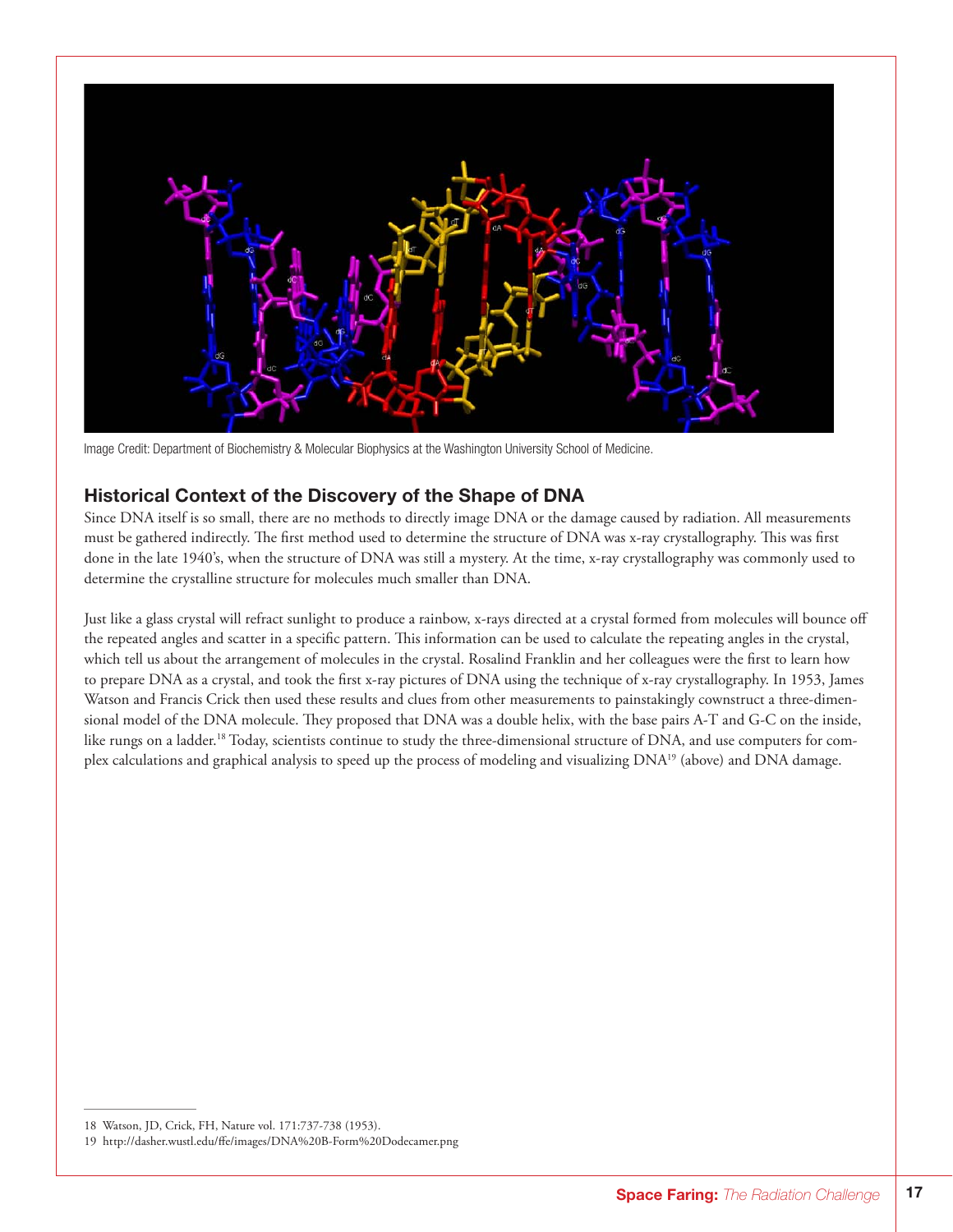# Appendix 1:

## Module 2: Additional Websites

NASA Quest **http://quest.nasa.gov/**

NASA Science website **http://science.nasa.gov/**

Lawrence Livermore National Laboratory **http://www.llnl.gov/**

Genetics Science Learning Center: University of Utah **http://gslc.genetics.utah.edu**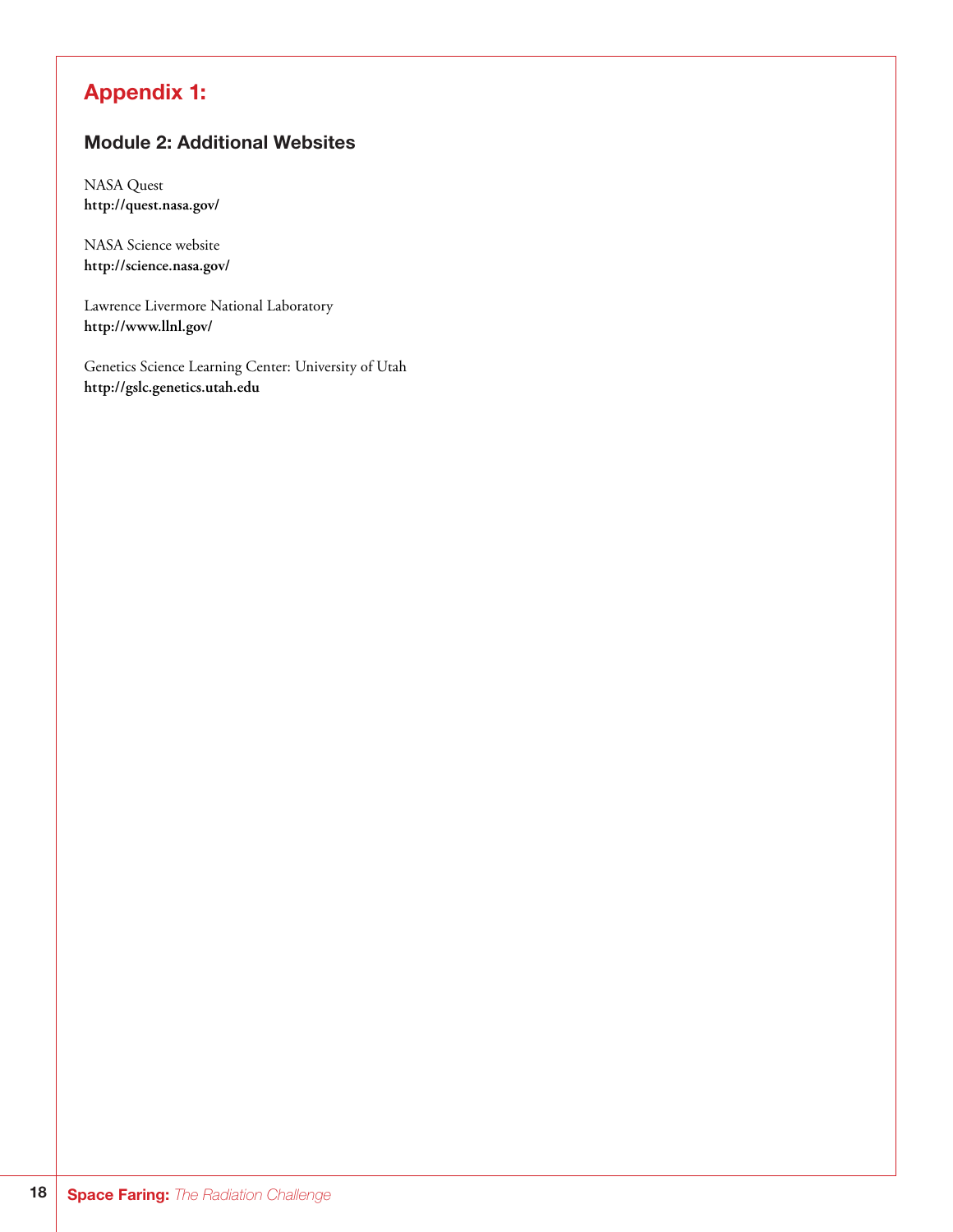# Appendix 2: National Education Standards<sup>20</sup> by Module

## Module 2: Radiation Damage in Living Organisms

## Content Standards: 9-12

## *Content Standard A:*

**Science As Inquiry** Understanding about scientific inquiry Abilities to do scientific inquiry

#### *Content Standard B:*

**Physical Science** Interaction of energy and matter

## *Content Standard C:*

**Life Science** Molecular basis of heredity Matter, energy, and organization in living systems

<sup>20</sup> http://lab.nap.edu/html/nses/6a.html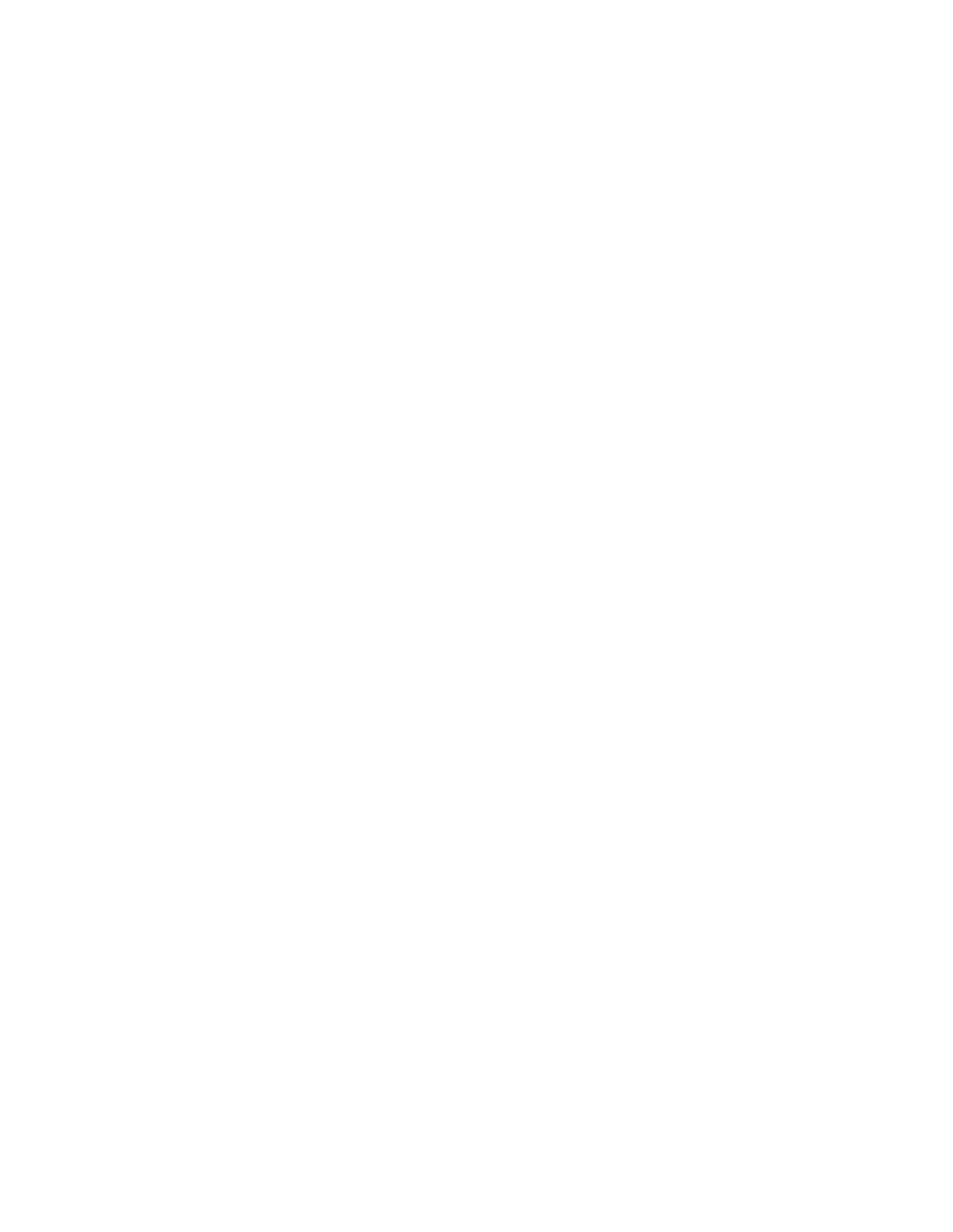# **Space Faring: The Radiation Challenge EDUCATOR REPLY CARD**

To achieve America's goals in Educational Excellence, it is NASA's mission to develop supplementary instructional materials and curricula in science, mathematics, geography, and technology. NASA seeks to involve the educational community in the development and improvement of these materials. Your evaluation and suggestions are vital to continually improving NASA educational materials.

**Please take a moment to respond to the statements and questions below. You can submit your response through the Internet or by mail. Send your reply to the following Internet address:** 

*https://neeis.gsfc.nasa.gov/JDbGenie/vol1/htdocs/edcats/rhsf\_edu\_reply\_card.html*

**You will then be asked to enter your data at the appropriate prompt.** 

Otherwise, please return the reply card by mail. Thank you.

1. With what grades did you use the educator guide? Number of Teachers/Faculty:

 K-4 5-8 9-12 Community College College/University - \_\_\_\_\_\_ Undergraduate \_\_\_\_\_\_ Graduate

Number of Students:

 K-4 5-8 9-12 Community College College/University - Undergraduate Graduate

Number of Others:

- Administrators/Staff Parents Professional Groups General Public Civic Groups Civic Groups Cher
- 2. What is your home 5- or 9-digit zip code?
- 3. This is a valuable educator quide?

❏ Strongly Agree ❏ Agree ❏ Neutral ❏ Disagree ❏ Strongly Disagree

4. The information provided in the product is relevant to my role in education.

❏ Strongly Agree ❏ Agree ❏ Neutral ❏ Disagree ❏ Strongly Disagree

5. How would you rate the effectiveness of the product in teaching the intended standards.

❏ Excellent ❏ Good ❏ Average ❏ Poor ❏ Very Poor

- 6. How did you use this educator guide?
- ❏ Background Information ❏ Critical Thinking Tasks ❏ Demonstrate NASA Materials ❏ Demonstration ❏ Group Discussions ❏ Hands-On Activities ❏ Integration Into Existing Curricula ❏ Interdisciplinary Activity ❏ Lecture ❏ Science and Mathematics □ Team Activities Standards Integration ❏ Other: Please specify:

7. Where did you learn about this educator guide?

- ❏ NASA Educator Resource Center
- ❏ NASA Central Operation of Resources for Educators (CORE)
- ❏ Institution/School System
- □ Fellow Educator

closed.

and tape

along line

 $F$ old

- ❏ Workshop/Conference
- ❏ Other: Please specify:
- 8. What features of this educator guide did you find particularly helpful?
- 9. How can we make this educator quide more effective for you?

10. Additional comments:

Today's Date: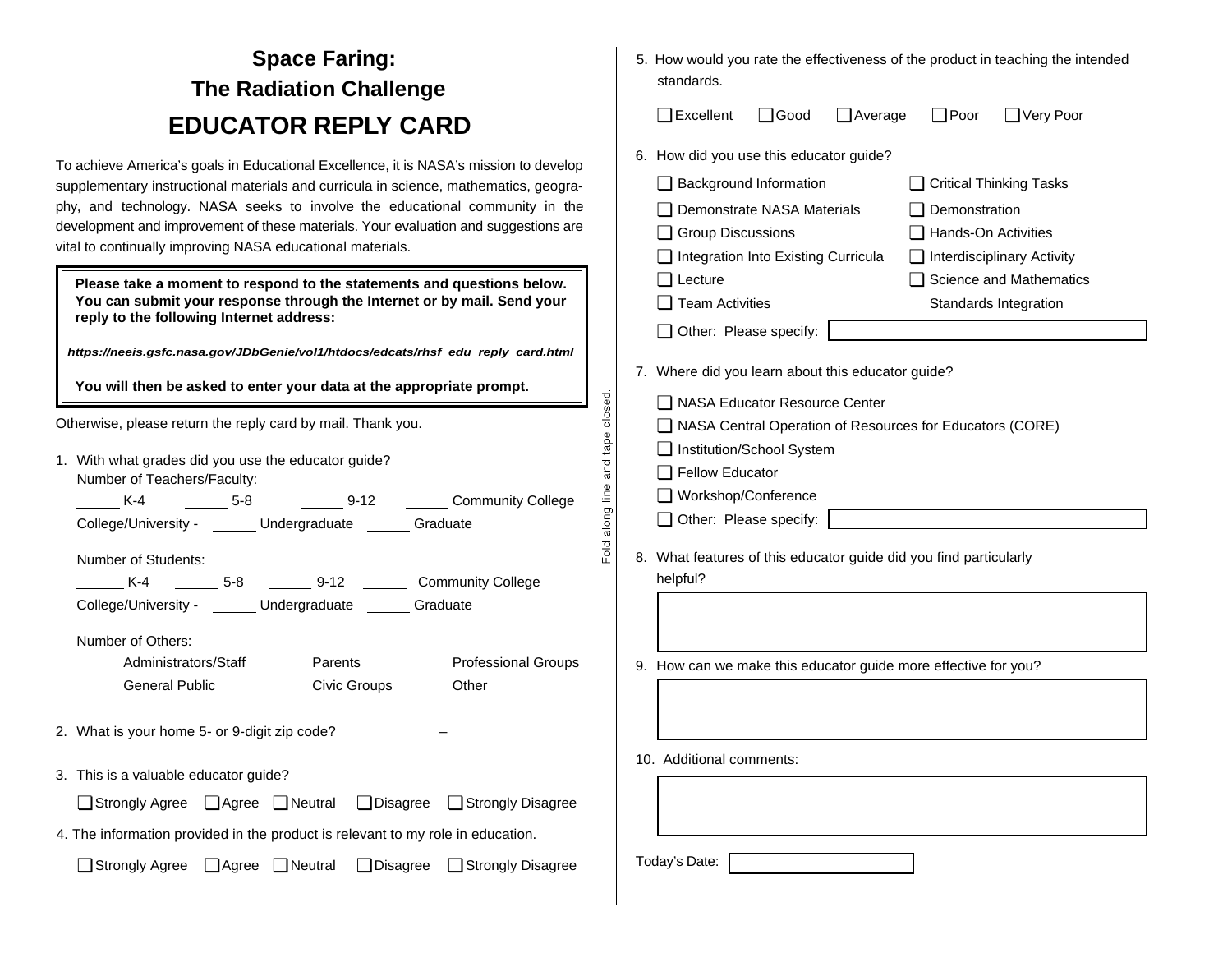

**MARSHALL SPACE FLIGHT CENTER HUNTSVILLE, AL 35812 C/O INFORMAL EDUCATION MARSHALL SPACE FLIGHT CENTER<br>ACADEMIC AFFAIRS OFFICE<br>HS30<br>C/O INFORMAL EDUCATION<br>HUNTSVILLE, AL 35812 ACADEMIC AFFAIRS OFFICE**

**Information of the context of the context of the context of the context of the context of the context** !2054600012!

Fold along line and tape closed. Fold along line and tape closed.